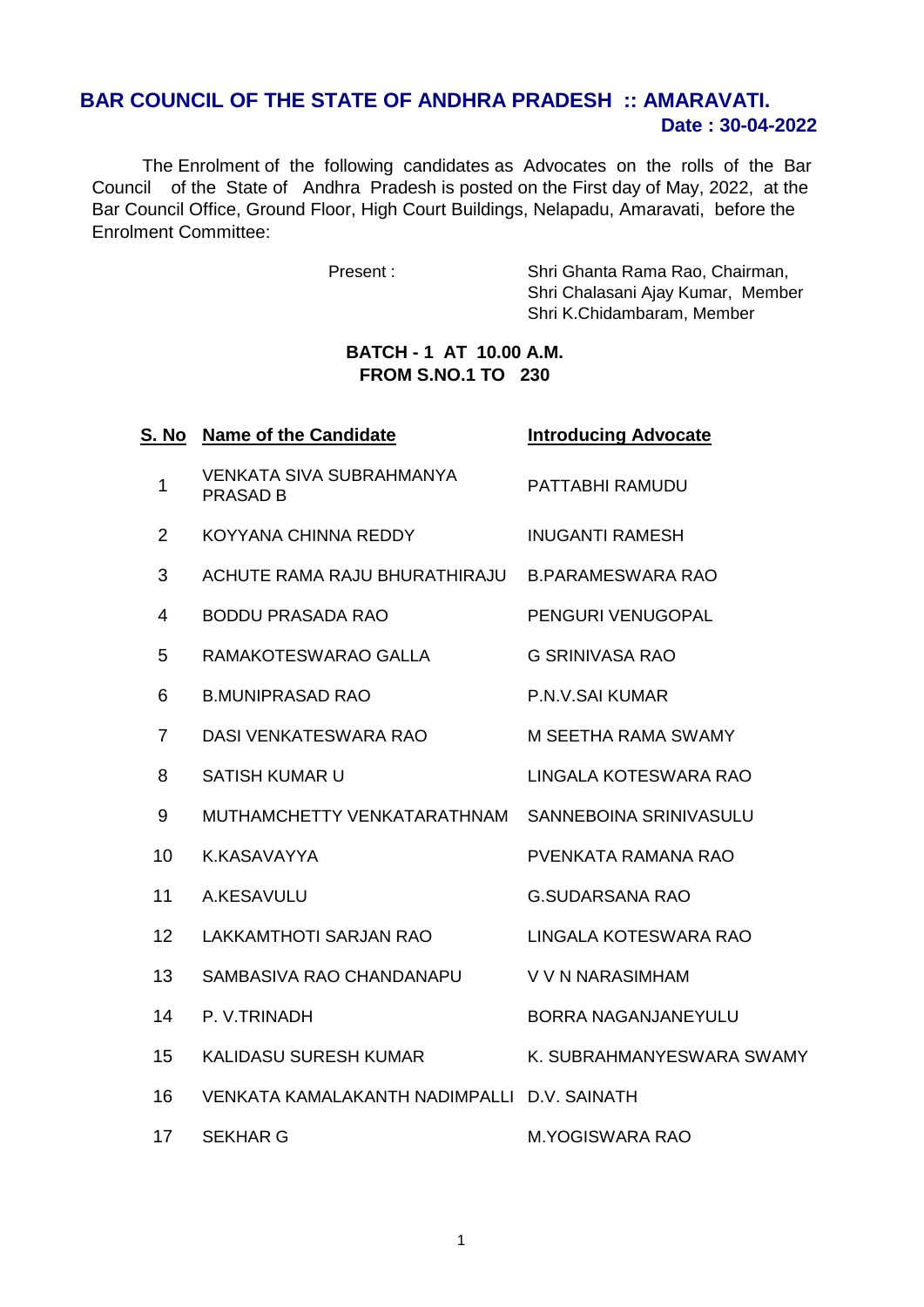| S <u>. No</u> | <b>Name of the Candidate</b>                       | <b>Introducing Advocate</b>  |
|---------------|----------------------------------------------------|------------------------------|
| 18            | A.G.V.N.RAVI KUMAR                                 | <b>K.KODANDA RAMA MURTHY</b> |
| 19            | KARAKAVALASA GOPALA RAO                            | P.SRINIVASA RAO              |
| 20            | D. GANESH                                          | <b>B. RAMA MOHAN REDDY</b>   |
| 21            | KATIKALA RAVI KUMAR                                | A.P.LALY                     |
| 22            | <b>CHANDRA SEKHAR Y</b>                            | CHALLA RAJA DHANA VARMA      |
| 23            | <b>INTURI KOTAIAH</b>                              | <b>LAKSHMISEETY PRASAD</b>   |
| 24            | <b>BALAIAH G</b>                                   | N. MURUGESHAN REDDY          |
| 25            | <b>ILINDRAPARTI SATYANARAYANA</b><br><b>MURTHY</b> | TALUPULA SRINIVASA RAO       |
| 26            | YARRA SRINIVASA RAO                                | Y N V KISHORE KUMAR          |
| 27            | <b>THOTAKURA SRINIVASA RAO</b>                     | <b>CHELLA RAJU</b>           |
| 28            | PILLI RAJA BABU                                    | PEDDINTI.AV.R.P.BHARGAVA     |
| 29            | <b>BANDI CHANDRA MOULI</b>                         | <b>K.CHANTI BABU</b>         |
| 30            | <b>SRINIVASA RAO LALAM</b>                         | <b>K.SUNIL REDDY</b>         |
| 31            | THOTA VENKATESWARA RAO                             | BORRA NAGANJANEYULU          |
| 32            | POLISETTY PARAMESWARAIAH                           | <b>G SYAMA SUNDARAM</b>      |
| 33            | PUTREVU SYAMALA RAO                                | G.V.S.V. PRASADARAO          |
| 34            | <b>DASARI ATCHAIAH</b>                             | DARA MADHAVA RAO             |
| 35            | C.PADMA                                            | K SIVA RAMA PRASAD           |
| 36            | A.V.S.S.VAMSIDHAR                                  | <b>MUNNANGI SAMBI REDDY</b>  |
| 37            | PARIMISETTY SURENDRANADH                           | P.SRINIVASA RAO              |
| 38            | <b>T.RAVI KUMAR</b>                                | <b>K B RAJASEKHAR</b>        |
| 39            | MAMILLAPALLI VENKATA SUBBA RAO                     | N.SANKUNTALA                 |
| 40            | KATTA SRINIVASA RAO                                | <b>G GANDHI</b>              |
| 41            | K HARI KRISHNA PRASAD                              | <b>G SYAMA SUNDARAM</b>      |
| 42            | ULKALAPPA D                                        | K.MALLIKARJUNA               |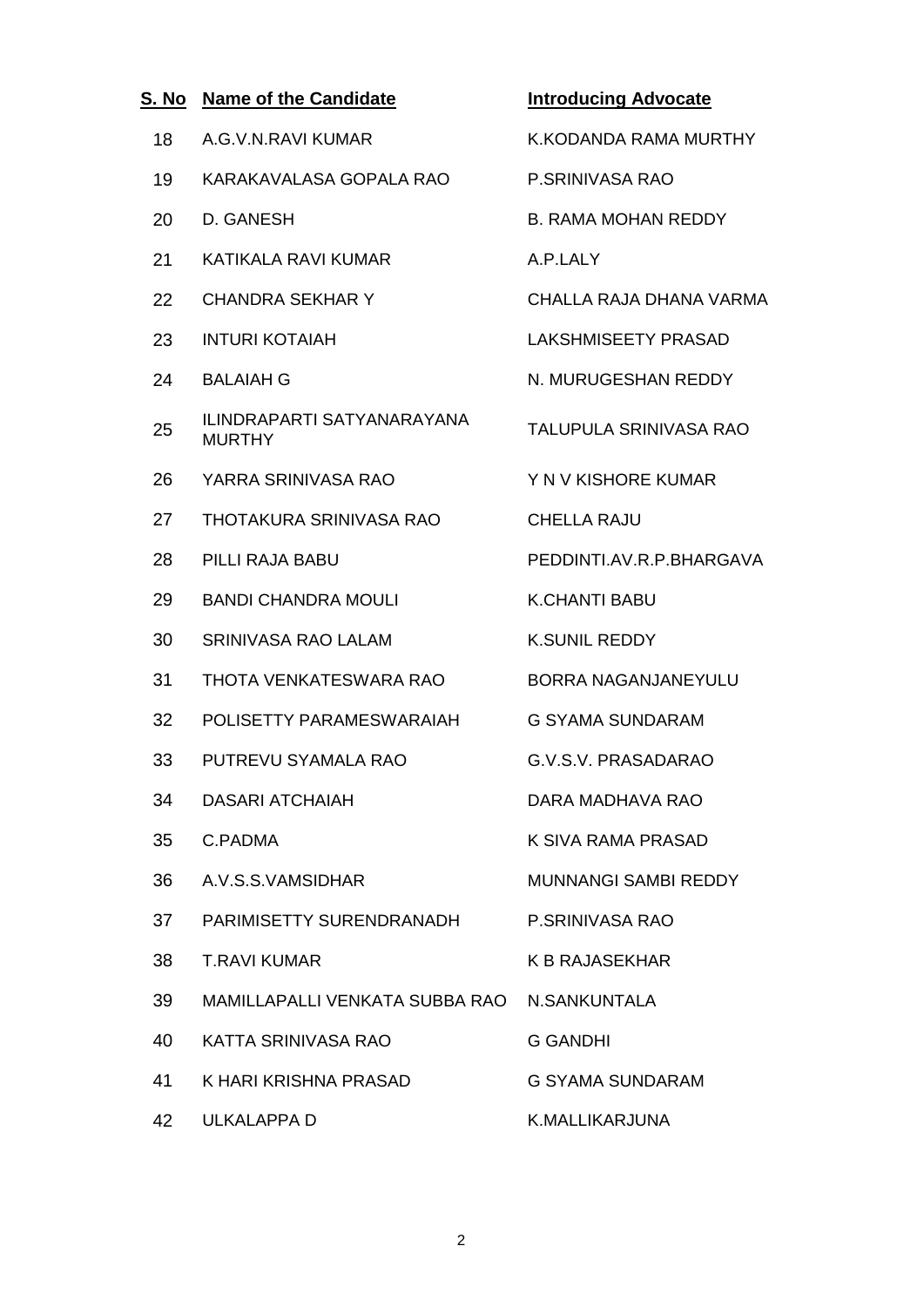| S. No<br>43 | <b>Name of the Candidate</b><br>A.DWRAKANATH | <b>Introducing Advocate</b><br>N.P.SREENIVASULU |
|-------------|----------------------------------------------|-------------------------------------------------|
| 44          | <b>DHANEKULA SIVAJI</b>                      | <b>NANDIGAM SUBBARAO</b>                        |
| 45          | SABBAVARAPU SURYA RAO                        | PALIMARU NARAYANA RAO                           |
| 46          | <b>KODE RAMESH BABU</b>                      | A. VENKATA DURGA RAO                            |
| 47          | <b>MUSTALK SHAIK</b>                         | <b>M V KRUPA SAGAR</b>                          |
| 48          | <b>BANDI RAMESH BABU</b>                     | Y SEETHA RAMIREDDY                              |
| 49          | PENCHALAIAH G                                | <b>DAMA DHAMARESWAR</b>                         |
| 50          | A.S.V.S.S.MADHUSUDHANARAO                    | <b>DEGAPATI MAHESH</b>                          |
| 51          | <b>MADDELA SREENIVASA REDDY</b>              | <b>V.VENKATESWARA REDDY</b>                     |
| 52          | <b>VIPPARAPALLI SAIRAM</b>                   | <b>K UDAYANATH</b>                              |
| 53          | <b>BHARATHIK</b>                             | N CHANDRAKALA                                   |
| 54          | SRI RAVI KUMAR BIRUDUGANTI                   | <b>MEDABLA RAJA KUMAR</b>                       |
| 55          | <b>B.NARAYANA REDDY</b>                      | A.S. VENKATA RATNAM                             |
| 56          | <b>MEENIGA RAMESH BABU</b>                   | <b>G S P NAGESWARA RAO</b>                      |
| 57          | <b>V.R.S.PRABHU SOMARAJU</b>                 | <b>B SASI KIRAN</b>                             |
| 58          | <b>DUNDU RAJU</b>                            | <b>B PARAMESWARA RAO</b>                        |
| 59          | <b>M BABU KANCHARLAPALLI</b>                 | <b>R RATNAPAUL</b>                              |
| 60          | <b>KRISHNA ERLA</b>                          | <b>B. RAMAKRISHNA REDDY</b>                     |
| 61          | <b>SAMATHA KONDAMUDI</b>                     | <b>BADE RAGHAVA RAO</b>                         |
| 62          | <b>VENKATA RAO CH</b>                        | <b>M KOTI REDDY</b>                             |
| 63          | HANUMANTHARAO SIPALASETTY                    | <b>GUNTUPALLI SRINIVASULU</b>                   |
| 64          | <b>BHARATHIK</b>                             | T. TEJESWARA RAO                                |
| 65          | RAJANI KASA                                  | KONDA SAMBASIVA RAO                             |
| 66          | SRINIVASA RAO D                              | D NARAYANA MURTHY                               |
| 67          | SEEPIRI VENKATA SURENDRANATH                 | K.CHANDRA GUPTA                                 |
| 68          | <b>KHAJA MOHAMMED</b>                        | <b>THUMATI RAMESH</b>                           |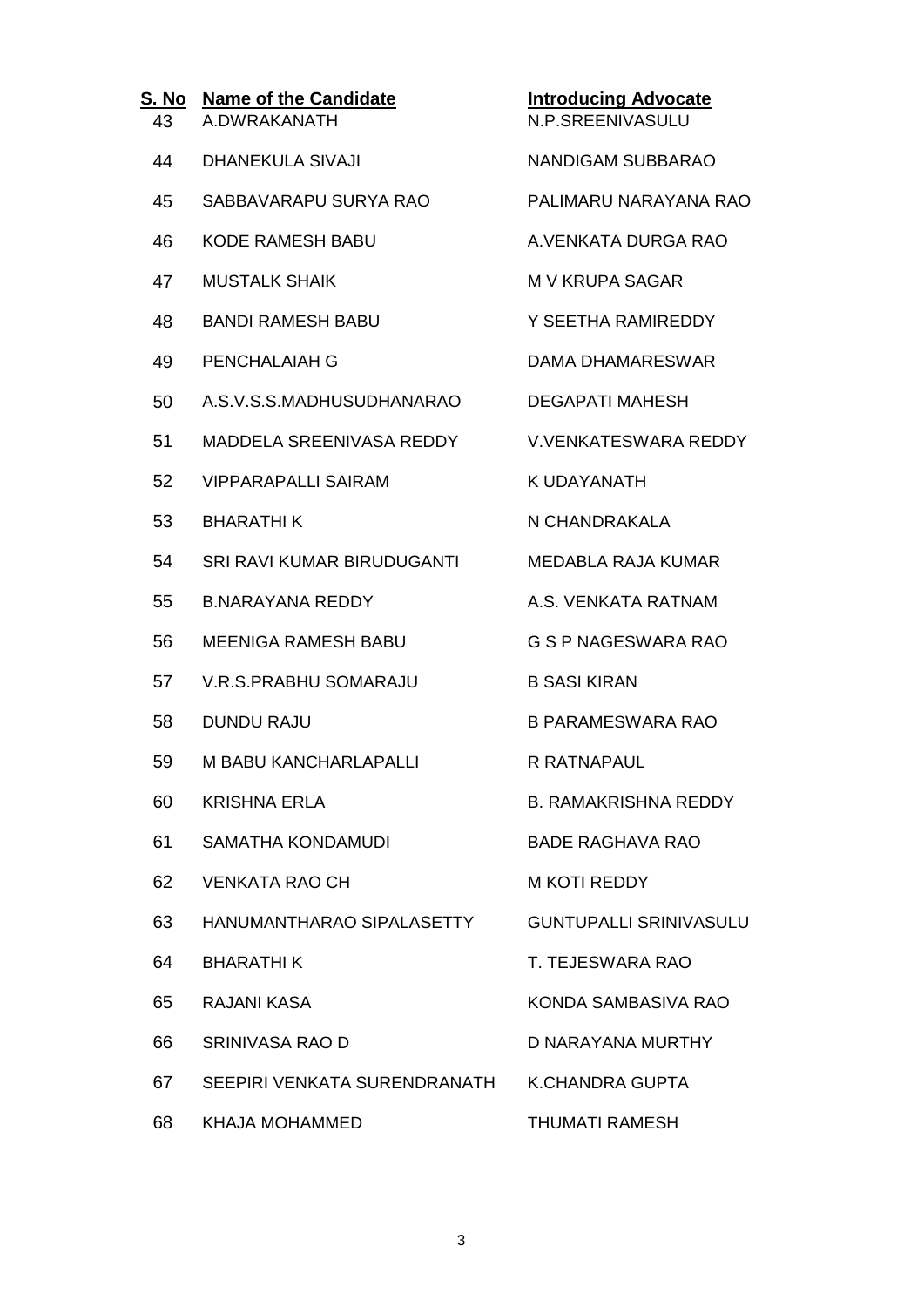| S. No<br>69 | <b>Name of the Candidate</b><br>P.HYMASRILAKSHMI MANDA | <b>Introducing Advocate</b><br><b>U.RAVISHANKAR</b> |
|-------------|--------------------------------------------------------|-----------------------------------------------------|
| 70          | <b>NAGOOR MASTAN SHAIK</b>                             | M SEETHA RAMA SWAMY                                 |
| 71          | <b>B.SUJATHA</b>                                       | MOKALA SREENIVASULU                                 |
| 72          | <b>GANGINENI SULOCHANA</b>                             | J JAYARAMANAIDU                                     |
| 73          | AVURU RAJALINGAM                                       | <b>GORLE SOWJANYA LAXMI</b>                         |
| 74          | <b>ASHOK KUMAR CHILKA</b>                              | CH SATYANARAYANA                                    |
| 75          | MADHAVA RAO AKANKANALA                                 | <b>KALYAN CHAKRAVARTHY K</b>                        |
| 76          | MANJU BHARGAVI POLUKONDA                               | <b>G.VENKATA SHIVAJU</b>                            |
| 77          | <b>VENKATESWARAMMA W</b>                               | <b>V.VENKATESWARA REDDY</b>                         |
| 78          | <b>VALLURI ANIL KUMAR</b>                              | Y KISHORE KUMAR                                     |
| 79          | <b>DUDDU MADHU BABU</b>                                | <b>THOTA TEJESWARA RAO</b>                          |
| 80          | <b>VENKATA AMARNADH NAKKALA</b>                        | <b>J KIRAN</b>                                      |
| 81          | <b>KELLA GANAPATHI RAO</b>                             | PAPPALA THAVITINAIDU                                |
| 82          | <b>DURGA PRASAD MAREEDU</b>                            | <b>M.G.V.S. PHANI KUMAR</b>                         |
| 83          | KUMMARI RANGANNA                                       | K MURALI KRISHNA                                    |
| 84          | <b>SUBRAMANYAM T</b>                                   | J LAKSHMI NARAYANA                                  |
| 85          | <b>VARAHA VENKATA SATYAVATHI</b><br>POTHURAJU          | <b>GUDIPALLI SUBBA RAO</b>                          |
| 86          | <b>BABU REDDIBOYENA</b>                                | K CHENNAKESAVA                                      |
| 87          | <b>SEKHAR BABU RANGA</b>                               | <b>B M S DURGA PRASAD</b>                           |
| 88          | PUNYAVATHYI RUTHALA                                    | <b>B PARAMESWARA RAO</b>                            |
| 89          | <b>BONTHU V SURYAPRASAD</b>                            | <b>G CHAKRAVARTHY</b>                               |
| 90          | PEDDISETTY RAMESH BABU                                 | ANANTHA VENKATA DURGARAO                            |
| 91          | YOGANAND KOSANA                                        | SOMASANI BRAHMA NANDA<br><b>REDDY</b>               |
| 92          | <b>V.LAKSHMI BHIMARASETTI</b>                          | N. V. MOHANA RAO                                    |
| 93          | <b>BUDDHA HEMLATHA</b>                                 | M NAGABHUSANA RAO                                   |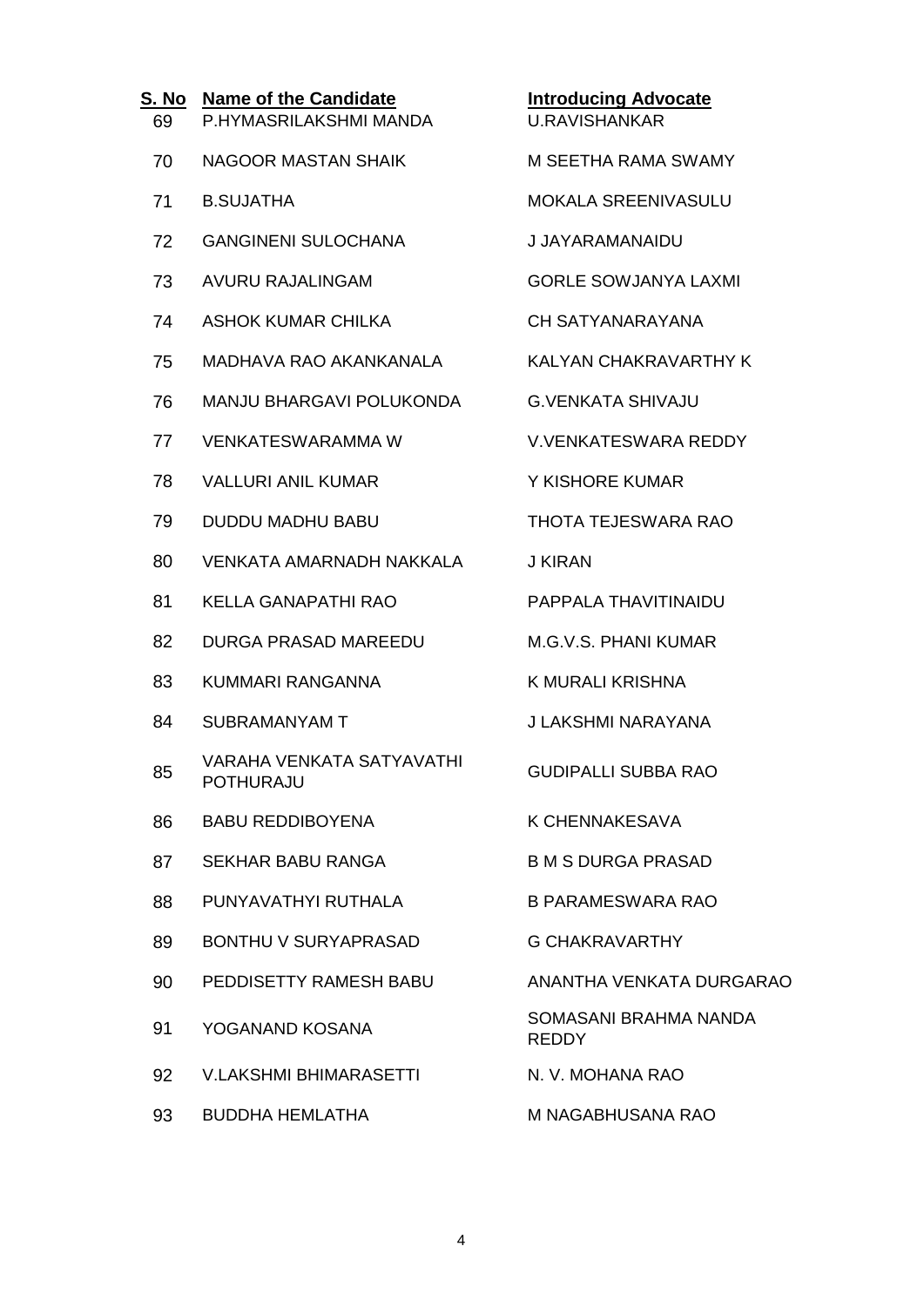| S. No<br>94 | <b>Name of the Candidate</b><br><b>C.S.RAJESH KUMAR</b> | <b>Introducing Advocate</b><br>A P LALY |
|-------------|---------------------------------------------------------|-----------------------------------------|
| 95          | PADMAVATHI CHAKKA                                       | <b>UDATA KOTESWARA RAO</b>              |
| 96          | <b>VIKRAM RAJ BUSTARD</b>                               | MR. M. SURESH KUMAR                     |
| 97          | <b>S.REDDI BABU</b>                                     | P CHANDRA GUPTA                         |
| 98          | ANIL KUMAR YARAMASU                                     | R SRINIVASA RAO                         |
| 99          | N.RADHA                                                 | J UGRA NARASIMHA                        |
| 100         | <b>UMAMAHESWARIK</b>                                    | N CHANDRAKALA                           |
| 101         | YADAGIRI N                                              | T VIJAYA KUMAR                          |
| 102         | MALLIKARJUNA RAO ARIKONDA                               | <b>G GANDHI</b>                         |
| 103         | <b>LEELA KUMARI CHENNU</b>                              | BORRA VENKATESWARA RAO                  |
| 104         | <b>MANDADI RAGHU BABU</b>                               | <b>GV LAKSHMI</b>                       |
| 105         | T.M.RAGHAVENDRA                                         | <b>G NARASIMHULU</b>                    |
| 106         | <b>K.RAJIYA</b>                                         | <b>SEELAM OBULA REDDI</b>               |
| 107         | RADHA JAMMU                                             | P V R RAGHAVA RAO                       |
| 108         | <b>VIJAYA KUMAR PALAGIRI</b>                            | D.RAMA RAO                              |
| 109         | <b>SREELAKSHMI GUNDALA</b>                              | <b>B LAKSHMI NARAYANA RAO</b>           |
| 110         | ANNAPAREDDI SUNITHA                                     | PARUCHURI LAKSHMI KUMARI                |
| 111         | SREENIVASULU GANDHAM                                    | P D HUSSAIN BABU                        |
| 112         | <b>SUDHA ARIGALA</b>                                    | Y KONDA REDDY                           |
| 113         | YANAMALA SURESH KUMAR                                   | ELCHURI SURENDRA BABU                   |
| 114         | <b>KIRAN KISHORE S</b>                                  | KODURU CHAITANYA KUMAR                  |
| 115         | <b>BALLAGIRI SEENAIAH</b>                               | <b>MARAM RAJASEKHAR REDDY</b>           |
| 116         | <b>M.RENUKA</b>                                         | M SIVA RAMA CHANDRA RAO                 |
| 117         | DARAPU DEEPTHI REDDY                                    | T. TEJESWARA RAO                        |
| 118         | <b>VIJAY REDDY PITTU</b>                                | <b>MADDI MALLIKARJUNA RAO</b>           |
| 119         | <b>VENKATA REDDY DANTU</b>                              | S BRAHMA NANDA REDDY                    |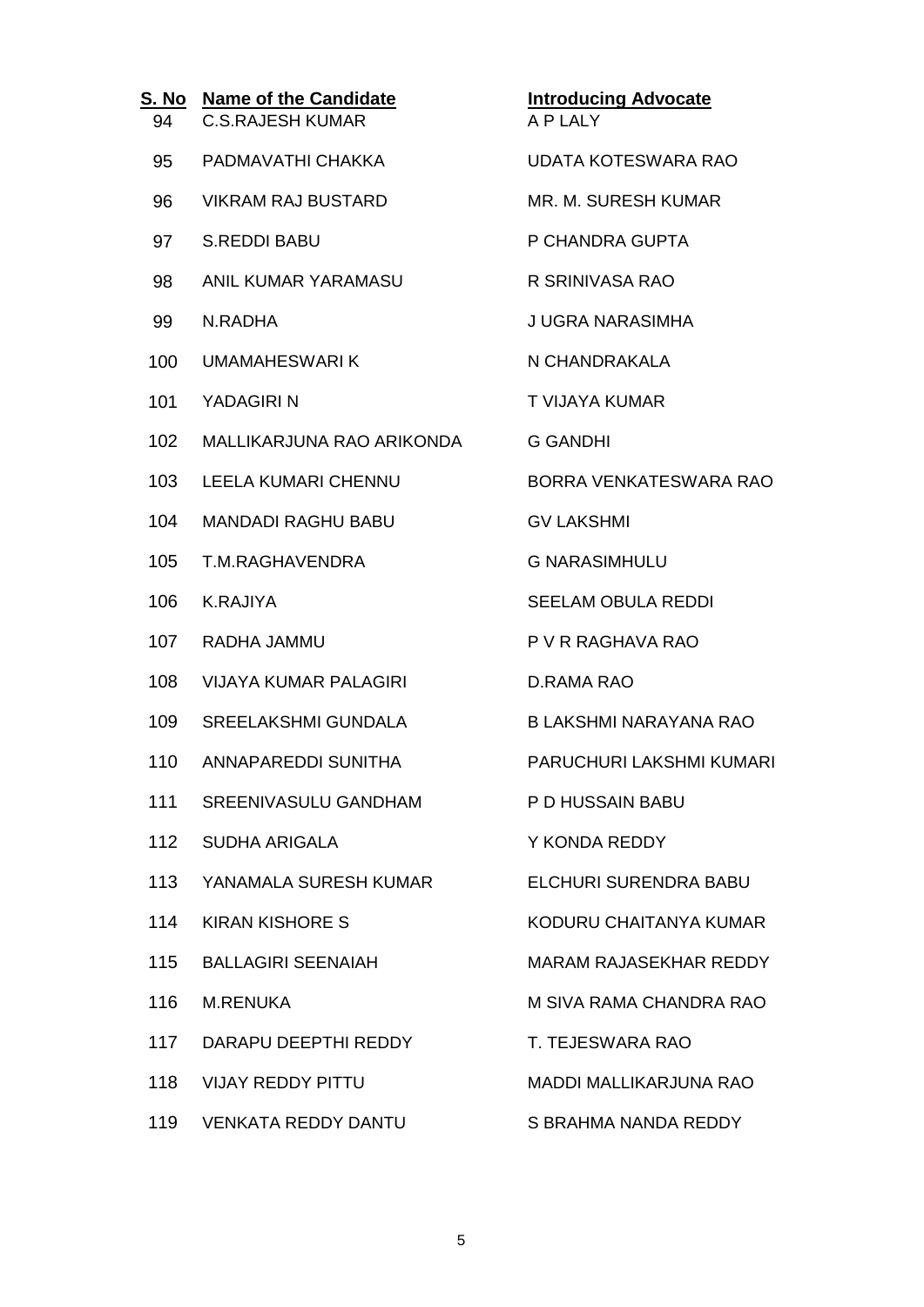| <u>S. No</u><br>120 | <b>Name of the Candidate</b><br>RAVIKUMAR KANDIKATLA | <b>Introducing Advocate</b><br><b>ELIPINA GANGADHAR</b> |
|---------------------|------------------------------------------------------|---------------------------------------------------------|
| 121                 | <b>SAMBA CHARAN C</b>                                | P.SREENIVASULU                                          |
| 122                 | <b>AYYAPPA MADDALI</b>                               | <b>CH MURALIDAR</b>                                     |
| 123                 | <b>SUDHAKARA TALARI</b>                              | P SUDHAKAR                                              |
| 124                 | <b>ASHWINI REDDY K</b>                               | MALLI REDDY SREENIVALUSULU                              |
| 125                 | M.KASI VEERANJANEYULU                                | V NAGESWARARAO                                          |
| 126                 | <b>SUBBARAO BELLAPU</b>                              | RAMBABU BORUGADDA                                       |
| 127                 | <b>SUJATHA MADE</b>                                  | <b>B. PARAMESWARA RAO</b>                               |
| 128                 | <b>MEDAM CHANDRA KANTH</b>                           | K VIJAYA LAKSHMI                                        |
| 129                 | <b>KARAVADI ANIL</b>                                 | S.V.MALLIKHARJUNA RAO                                   |
| 130                 | <b>GADDE SWARNA LATHA</b>                            | <b>K.SYAMALA</b>                                        |
| 131                 | NUNNA SWAPNA                                         | <b>VUDUTHA RAVI KUMAR</b>                               |
| 132                 | ANNAPURNAMMA MANDALAPU                               | <b>BACHU RAJESH</b>                                     |
| 133                 | S.N.ANJANEYA PRASAD                                  | T. TEJESWARA RAO                                        |
| 134                 | MADHUBABU MADDIMISETTI                               | KOMARANA NIRANJANA RAO                                  |
| 135                 | <b>BHARATRAJ KONDRAJU</b>                            | <b>DASARI SRIDHAR</b>                                   |
| 136                 | <b>GUTHULA NAGA RAJU</b>                             | A GOVINDA RAJU                                          |
| 137                 | LAKSHMIKANTH JONNAKUTI                               | RATNAMOHAN MEDIDA                                       |
| 138                 | RAGHU CHANDRUDU BALSUPATI                            | SURYANARAYANA PACHIGOLLA                                |
| 139                 | <b>SHAIK ABDUL RASOOL</b>                            | <b>SM SUBHANI</b>                                       |
| 140                 | <b>S.SHAHEEN</b>                                     | S.K.RIYAZUDDIN                                          |
| 141                 | D.BANUPRIYA                                          | K VIJAYA BHASKAR REDDY                                  |
| 142                 | <b>RAMA DEVI P</b>                                   | <b>CHAVALI RAMESH BABU</b>                              |
| 143                 | <b>VECHA RAJESWARI</b>                               | K V S SATYANARAYANA MURTHY                              |
| 144                 | RADHA VIJAYA KUMAR S                                 | <b>TKRCKUMAR</b>                                        |
| 145                 | MALEPEDDI ARUNA KUMAR                                | <b>MERUGU RAJARAO</b>                                   |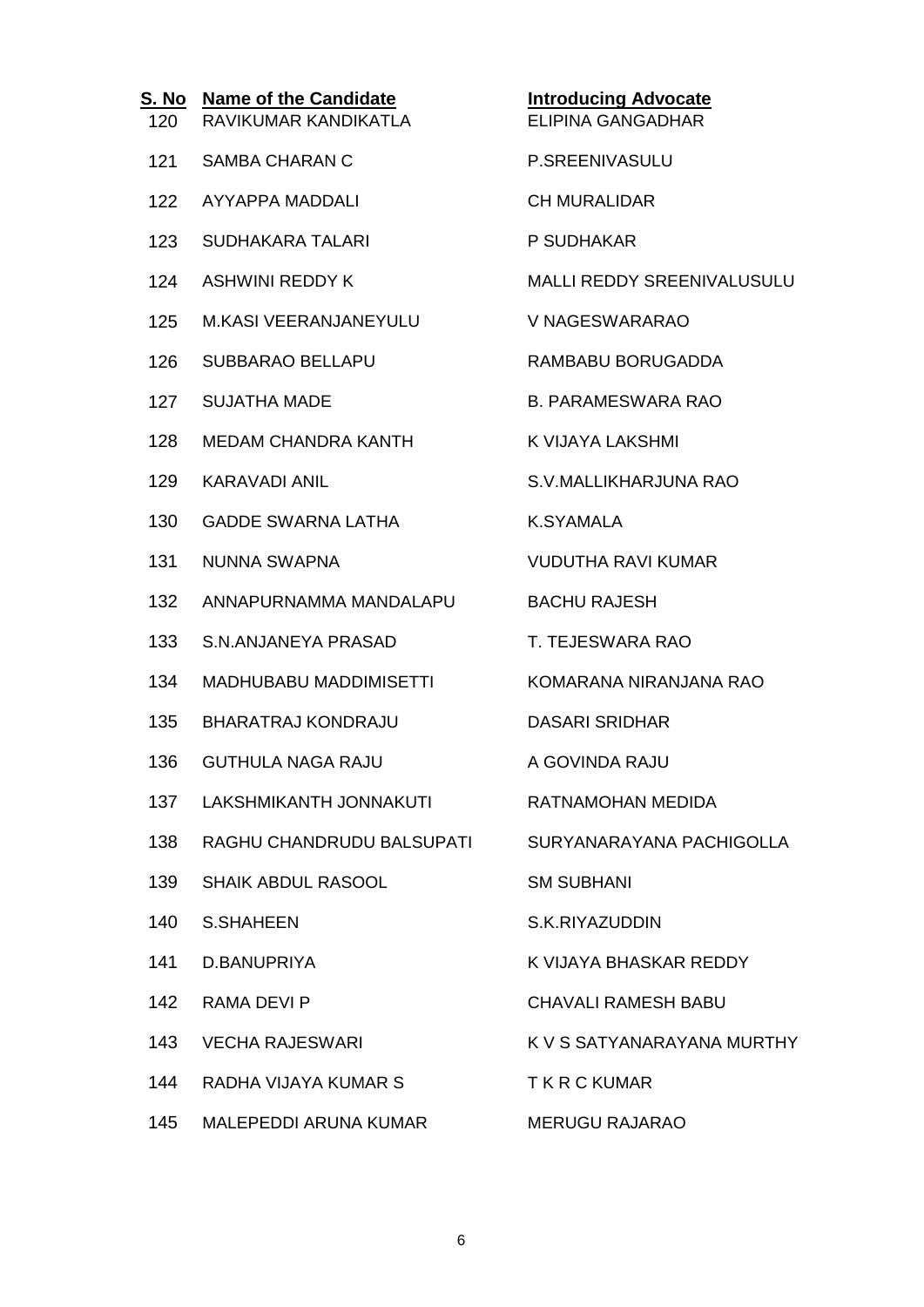| 146 | S. No Name of the Candidate<br><b>JYOTHI PRIYA PALLAM</b> | <b>Introducing Advocate</b><br><b>KATARI MAHESH</b> |
|-----|-----------------------------------------------------------|-----------------------------------------------------|
| 147 | HASEENA PARVEEN PATAN                                     | <b>SHAIK NAINA GAARU</b>                            |
| 148 | <b>NAGA RAJU BANDARU</b>                                  | <b>BUDATI BALAJI CHAKRAVARTHY</b>                   |
| 149 | UPPARA MUNDANTARI VINDHYA<br><b>SAGAR</b>                 | P RAJENDRA PRASAD                                   |
| 150 | <b>J.S.SIVATANAYA</b>                                     | P MANMADHARAO                                       |
| 151 | SIVA KOTESWARA RAO A                                      | <b>CHETTINENI ASWIN BABU</b>                        |
| 152 | ANIL KUAMR CHANTHATI                                      | <b>SYED NASER BASHA</b>                             |
| 153 | DURGA PRASAD ULLINGALA                                    | K SIVA RAMA PRASAD                                  |
| 154 | <b>GANDI RAJESH</b>                                       | A.T.NATARAJAN                                       |
| 155 | <b>PASULA GIRI BABU</b>                                   | <b>B.THIMMAIAH</b>                                  |
| 156 | PEDDABBAYEE RUSUM                                         | <b>VALIVETI.NAGESWARA RAO</b>                       |
| 157 | <b>K.RAVI</b>                                             | <b>M.JAGADISWAR GOUD</b>                            |
| 158 | MALLIKARJUNA KURUVA                                       | <b>SHAIK KHADAR BASHA</b>                           |
| 159 | <b>NAYEEM SHAIK</b>                                       | <b>ALLAM PADMANABHAM</b>                            |
| 160 | <b>MANIP</b>                                              | K V RAMANA RAO                                      |
| 161 | <b>SK SUBHAN</b>                                          | KAKARLA BALASUBRA MANI                              |
|     | 162 G.L.N.S.SANKARA BEHRA                                 | VARA PRASAD TVDM                                    |
| 163 | MADIPALLI PAVANI                                          | <b>KIRAN BABU TAGARAM</b>                           |
| 164 | <b>K.RAMESH BABU</b>                                      | <b>M VIJAYA SEKHAR PILLAI</b>                       |
| 165 | <b>NOOLU SRINU</b>                                        | <b>SK SIDDAIAH</b>                                  |
| 166 | DURGA BHAVANI KALAA                                       | V S RADHA KRISHNA                                   |
|     | 167 RAMESH YEDIDA                                         | P PRASAD RAO                                        |
| 168 | SANJEEVA RAO JADA                                         | PULLELA HARIBABU                                    |
| 169 | RAJESH BABU KONDAVETI                                     | <b>BALASAI</b>                                      |
| 170 | ANNAPURNESWARI GODA                                       | M V GEETHA                                          |
| 171 | <b>G.SARITHA DEVI</b>                                     | V NAGALAKSHMI DEVI                                  |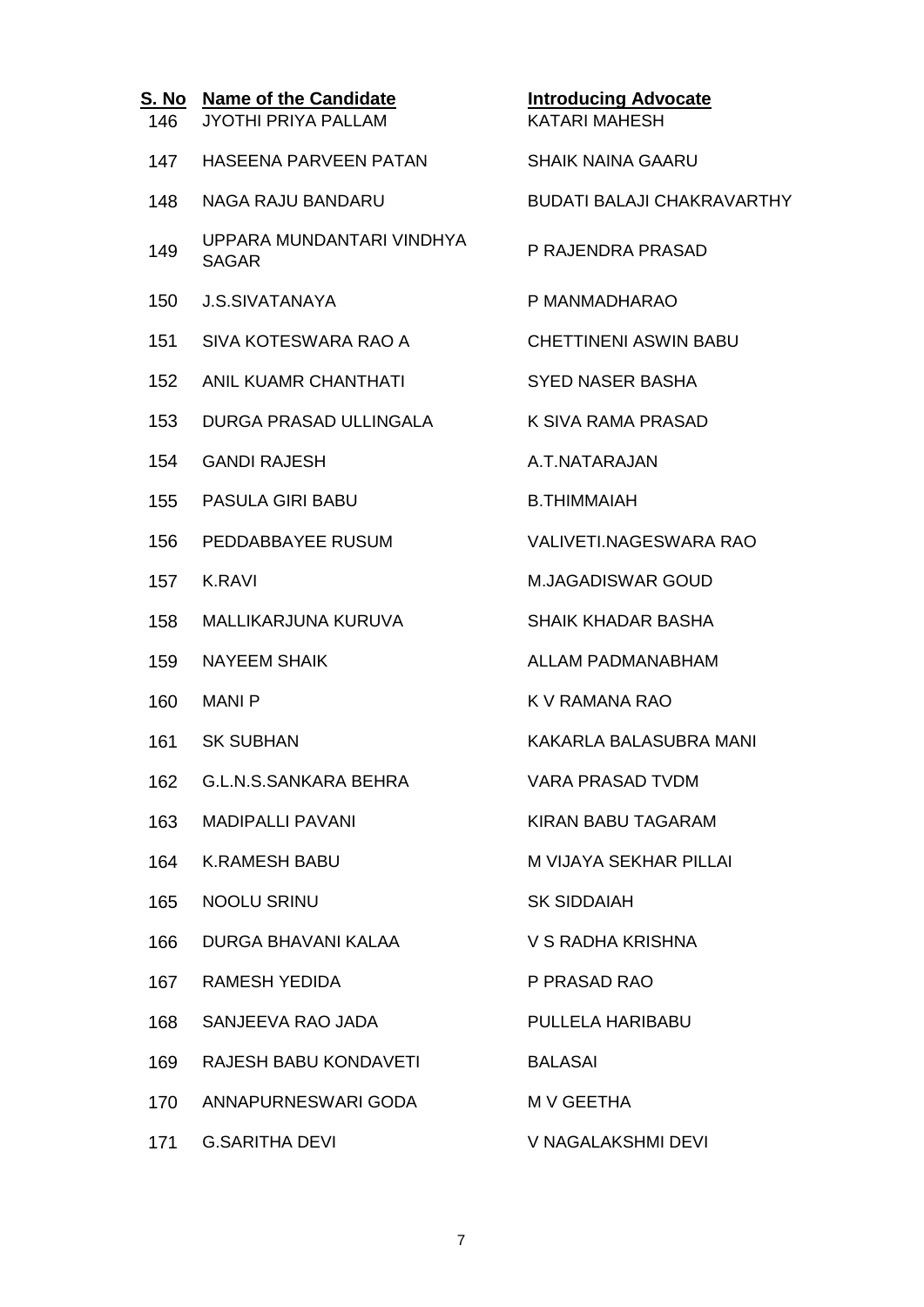| S. No | <b>Name of the Candidate</b>    | <b>Introducing Advocate</b> |
|-------|---------------------------------|-----------------------------|
| 172   | PRASAD KATTA                    | P. MANIKYAM                 |
| 173   | <b>K.MALLESWARI</b>             | A SREENIVASULU              |
| 174   | <b>MALLELA SUNEETHA</b>         | <b>ARIGALA PRABHAKAR</b>    |
| 175   | <b>SWETHA GAJULA</b>            | M.D.V. JOGAIAH SARMA        |
| 176   | <b>VISWANATH VOLLEPU</b>        | DEEPA D                     |
| 177   | SUBRAHMANYAM THATAVARTHY        | BHIMA LEELA KRISHNA         |
| 178   | BALAKRISHNA VADLAMOODI          | P RAJESH BABU               |
| 179   | A.PRAVEEN KUMAR                 | T.V.S.NAVEEN PRASAD         |
| 180   | <b>SYANNAM TULASI</b>           | <b>JETTY RAVI KUMAR</b>     |
| 181   | YENDLURI SUNIL KUMAR            | <b>CH.SUNEEL BABU</b>       |
| 182   | <b>SWATHI GANDHAM</b>           | MADICHARLA KANAKA SRINIVAS  |
| 183   | PRADEEPKUMAR GADAMSETTY         | <b>B. SASI KIRAN</b>        |
| 184   | <b>MULLA NABI RASOOL</b>        | A MADHAVA KRISHNA           |
| 185   | <b>ANIL KUMAR DASARI</b>        | S.V.MALLIKHARJUNA RAO       |
| 186   | <b>RAHUL BALLI</b>              | PIDURU NAGESWARA RAO        |
| 187   | <b>BHULAKSHMI DANDA</b>         | <b>B. PARAMESWARA RAO</b>   |
| 188   | <b>M.SUDHA MADHU MOHAN BABU</b> | <b>L.NARASIMHA REDDY</b>    |
| 189   | EYUNNI SRIKRISHNA               | KADIYALA V V S N MURTHY     |
| 190   | M.BHAVANI                       | <b>SYED SARDAR</b>          |
| 191   | <b>CHARAN KUMAR VALLAMSETTI</b> | <b>RENTAPALLI RAJESH</b>    |
| 192   | <b>SWAPNA RANI OLETI</b>        | <b>CHAPALA SUBBA RAO</b>    |
| 193   | LANKA N S KRISHNA VENI          | PATHAN YEHETH BADE SYAM     |
| 194   | PEDIREDLA KANAKA RAO            | <b>MVSGIRIBABU</b>          |
| 195   | P.KUMAR                         | LAGISETTY VENKATARAMANA     |
| 196   | <b>MADHU YADHAPALLI</b>         | <b>ADISESHU</b>             |
|       | 197 PAMIDIGHANTAM PATANJALI     | <b>B PARAMESWARA RAO</b>    |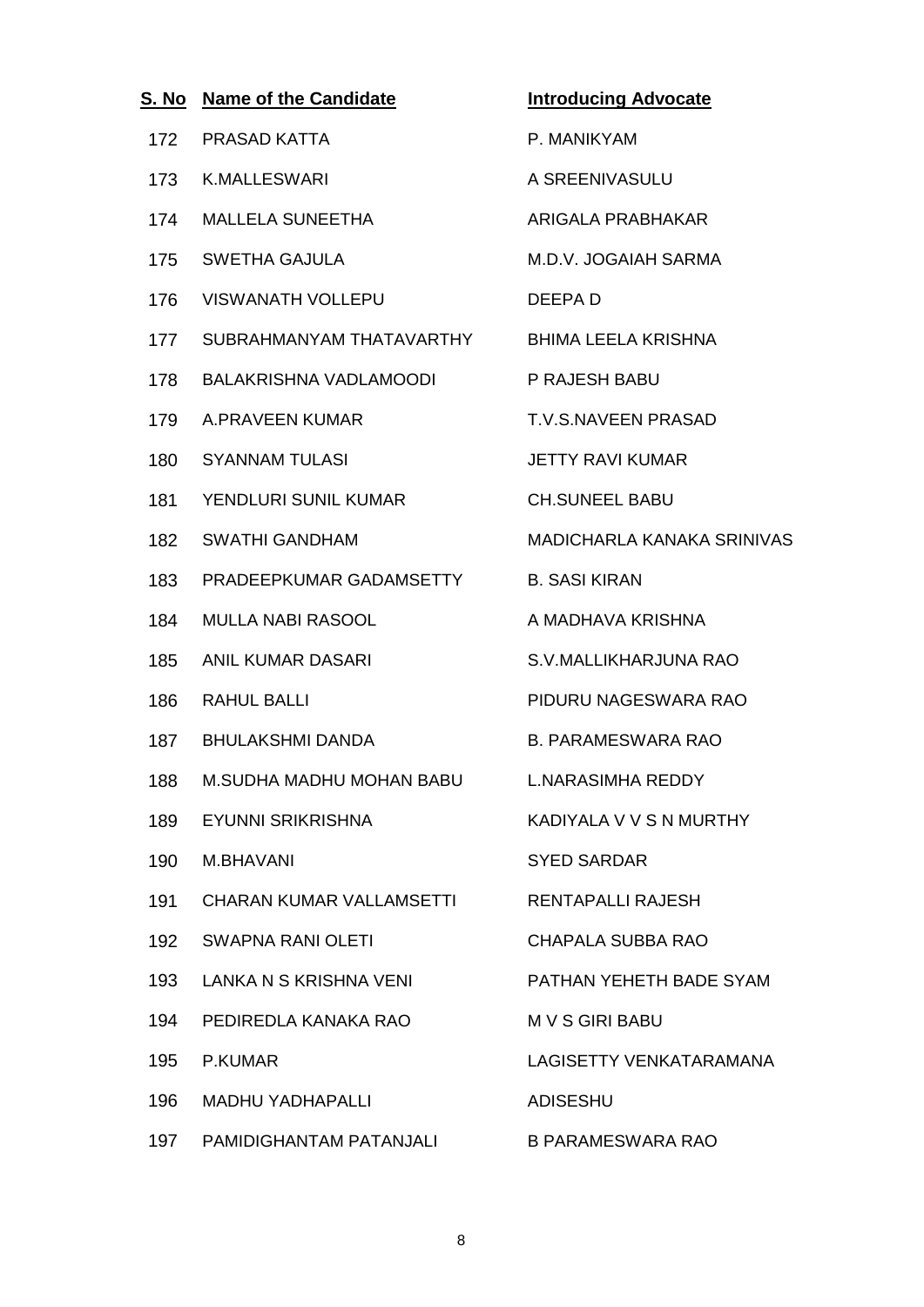| S. No | <b>Name of the Candidate</b> | <b>Introducing Advocate</b> |
|-------|------------------------------|-----------------------------|
| 198   | KODUMUR NAGA BHAVYA          | M.D.V. JOGAIAH SARMA        |
| 199   | P.VISWESWARA REDDY           | PULLAREVU CHENNAREDDY       |
| 200   | RAMYA SUDHA CHIKKALA         | <b>VELAGA SURESH</b>        |
| 201   | <b>TANNIRU GOKUL NADH</b>    | <b>RAISSA BEGUM</b>         |
| 202   | <b>VENKATA SAI LAKSHMI A</b> | P V VENKATA RAVI SANKAR     |
| 203   | D. RAVISHANKAR               | <b>S.M SUBHANI</b>          |
| 204   | <b>NAGA RAJU LANKE</b>       | <b>K NAGANJANEYULU</b>      |
| 205   | CHITTEVARI RAJESH KUMAR      | P SUBRAMANYAM               |
| 206   | <b>ASHA LATHA NAIDU</b>      | KOTHA MANIKANTESWARA RAO    |
| 207   | <b>MADHU BABU CHILAKA</b>    | POKULA VENKATESWARLU        |
| 208   | <b>SHAIK MAGBULJAN</b>       | <b>K BALA CHANDRA</b>       |
| 209   | <b>VIKASH KANTI MAHANTI</b>  | <b>P.V. REDDY NAIDU</b>     |
| 210   | PRAVEEN KUMAR THOTA          | K JAGADHESWARA RAO          |
| 211   | <b>BARRE SAGAR</b>           | G.V.V.SATYANARAYANA MURTHY  |
| 212   | DAGGUBATI RAMASWAMY REDDY    | <b>G ELISHA</b>             |
| 213   | ATMAKURU LAKSHMAIAH          | SK.ANWAR BASHA              |
| 214   | <b>AKULA MANIKUMAR</b>       | <b>JUTTADA YERRU NAIDU</b>  |
| 215   | <b>NAZMA BEGUM</b>           | <b>SK.SHAREEF</b>           |
| 216   | KAVITHA CHAVATAPALLI         | M SEETHA RAMA SWAMY         |
| 217   | KONERU VENKATESH             | K VIJAYABHASKAR REDDY       |
| 218   | <b>G.IMMANIEL BHASKAR</b>    | T KASI VISWANTHA GUPTA      |
| 219   | THAMBALI BALASUBRAMANYAM     | SHAK KHARDAR BASHA          |
| 220   | VARADHA SRAVANTHI            | N.SRIVATSA                  |
| 221   | SHAIK KHADHAR BASHA          | <b>B BALENDRA SINGH</b>     |
| 222   | <b>PAGIDI RAMYA</b>          | <b>MANGADU DELHI BABU</b>   |
|       | 223 BATTU PRAVEEN            | <b>SRI KANCHARLA BABU</b>   |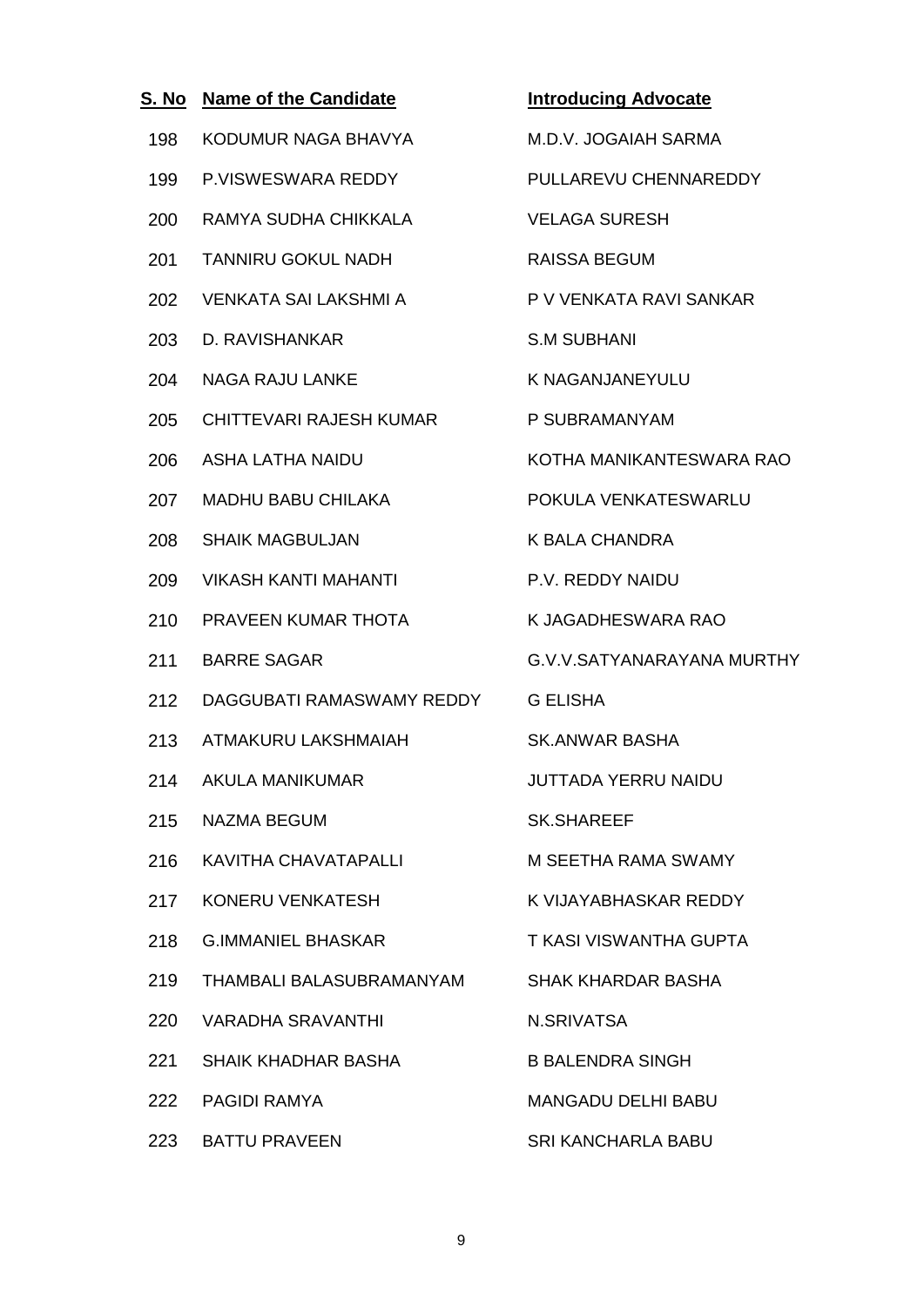| S. No | <b>Name of the Candidate</b>                                  | <b>Introducing Advocate</b>  |
|-------|---------------------------------------------------------------|------------------------------|
| 224   | POLEPALLI SOMASEKHAR                                          | L VIKRANTH NAIK              |
| 225   | <b>REVATHIM</b>                                               | M NAGARAJU                   |
| 226   | ARAMALLA GOPALA RAO                                           | M. MOHANA RAO                |
| 227   | <b>BADUGULA GOWTAMI</b>                                       | <b>CH MASTAN RAO</b>         |
| 228   | V V S RAMAKRISHNA A                                           | RUTTALA BUTCHANNA NAIDU      |
| 229   | SATYANARAYANA PAMIDI                                          | N ESWARA RAO                 |
| 230   | NAGARANI VISSA                                                | <b>CH NAGENDRAMU</b>         |
|       | <b>BATCH - 2 AT 12.00 NOON</b><br><b>FROM S.NO.231 TO 451</b> |                              |
| 231   | K.HARATHI                                                     | P. GOPAL RAO                 |
| 232   | VEERA K N VENKATA LAKSHMI<br><b>KALIDASU</b>                  | <b>M G V S PHANI KUMAR</b>   |
| 233   | KOMMA JAYALAKSHMI                                             | T R JAGANNATHA REDDY         |
| 234   | <b>MADANA KUMAR PANIDAPU</b>                                  | <b>GUNDAPU RAJESH KUMAR</b>  |
| 235   | S.ANAND ANIL KUMAR                                            | Y.PULLAMMA                   |
| 236   | <b>HANUMATEJA MUNDRU</b>                                      | <b>B. PARAMESWARA RAO</b>    |
| 237   | SATEESH KUMAR GULLAPALLI                                      | K YASODA YAMINI DEVI         |
| 238   | <b>KARRI PRATAP KUMAR</b>                                     | <b>GANALA NAGAMANI</b>       |
| 239   | <b>NELA SALMAN RAJU</b>                                       | <b>SM SOHAIL</b>             |
| 240   | <b>MAHAMMAD ALTHAF</b>                                        | <b>VALIVETI NAGESWARARAO</b> |
| 241   | <b>B.SIVA PRAKASH REDDY</b>                                   | A.SYAM SUNDAR REDDY          |
| 242   | MANEPALLI DURGA PRASAD                                        | P RAMU                       |
| 243   | SAMUEL SANJAY KUMAR PULICHERLA V.SATYANARAYANA MURTHY         |                              |
| 244   | KAMSALA SWETHA KUMARI                                         | PULI DAMODAR                 |
| 245   | <b>SUNEETHA KOVVURI</b>                                       | K.VENKATA RAMANA             |
| 246   | <b>GOUTHAMI SURAPAREDDY</b>                                   | <b>B PARAMESWARA RAO</b>     |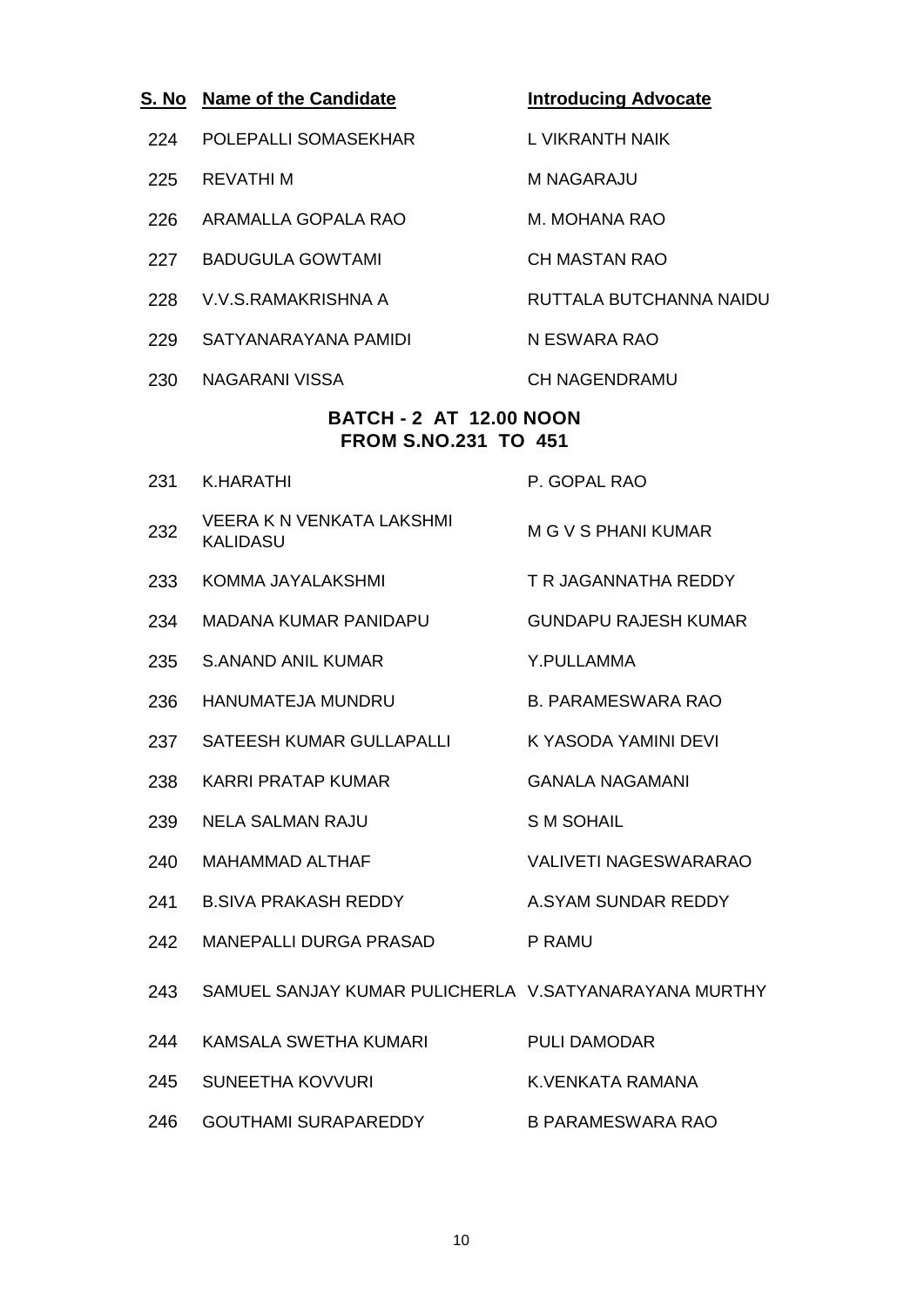| S. No<br>247 | <b>Name of the Candidate</b><br><b>SIRISHA KATI</b> | <b>Introducing Advocate</b><br><b>KOPPULA VASU BABU</b> |
|--------------|-----------------------------------------------------|---------------------------------------------------------|
| 248          | <b>G.SUDHAKARA</b>                                  | K. VIDYAPATHI                                           |
| 249          | <b>MADHAVI BONIGALA</b>                             | <b>M RAMA KRISHNA</b>                                   |
| 250          | KUCHIPUDI VENKATA NARESH                            | ARANI SRINIVASARAO                                      |
| 251          | CHANDRA OBUL REDDY.Y                                | DASARI PRATHAP KUMAR REDDY                              |
| 252          | KARANAM KARTHEEK                                    | ALLAGADDA CHANDRA SEKHAR<br><b>RAO</b>                  |
| 253          | <b>GURRAM GOWTHAM RAM</b>                           | S. GHOUSE MOHIDDIN                                      |
| 254          | <b>MANNEM BALAJI BABU</b>                           | YEDUKONDALA RAO DAGGUPATI                               |
| 255          | <b>NUKA RAMESH</b>                                  | <b>CHETTINENI ASWIN BABU</b>                            |
| 256          | <b>M SANTHOSH GUPTA</b>                             | <b>S.V.KRISHNA REDDY</b>                                |
| 257          | THOTA NEELAGIRI RAJU                                | K SAIDA REDDY                                           |
| 258          | RADHIKA S                                           | S VIJAYA KUMAR                                          |
| 259          | <b>GARLAPATI V NAGA SANTHI</b>                      | <b>D KALYANI</b>                                        |
| 260          | CHAKKA CHANDRAMOHAN                                 | K PALAKONDARAYUDU                                       |
| 261          | MASEEDU GANESH                                      | YANDAPALLI SRIHARI RAO                                  |
| 262          | <b>VENKATESH KUMAR R</b>                            | <b>ULLAM SESHAGIRI RAO</b>                              |
| 263          | PATTEM VENKATESWARLU                                | G.S.R.MURTHY                                            |
|              | 264 SINDE SREENIVASULU                              | M MALLIKARJUNA REDDY                                    |
| 265          | <b>SINKA ANKA RAJU</b>                              | <b>SYED ASIF ALI</b>                                    |
| 266          | VIDYASAGAR K B M S M                                | Y N V KISHORE KUMAR                                     |
| 267          | JYOTHI DHARMAVARAPU                                 | <b>KARETI SRINIVASULU</b>                               |
| 268          | PALANI E                                            | <b>B.GUNASEKHARAN</b>                                   |
| 269          | PANDULA JASHUVA DANIEL                              | NELAPATLA ASHOK BABU                                    |
| 270          | SARIMELLA NIREEKSHANA RAO N.SATHYANARAYA RADDY      |                                                         |
| 271          | DALI SASI BHUSHANA RAO                              | <b>CH SRINIVASARAO</b>                                  |
| 272          | <b>MADDALI SUKRUTHA</b>                             | <b>M.SUNDARAIAH YADAV</b>                               |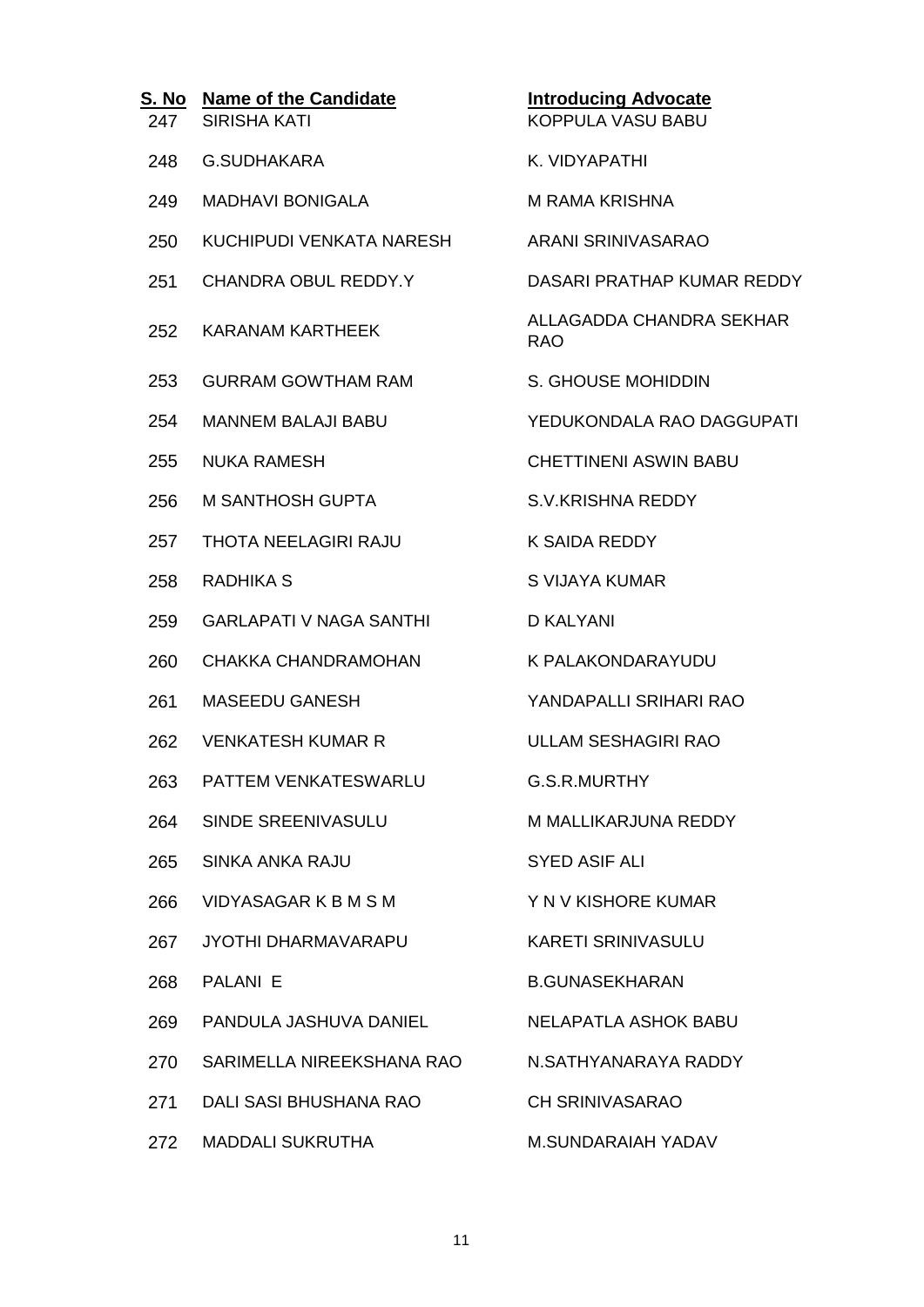| S. No | <b>Name of the Candidate</b>                       | <b>Introducing Advocate</b> |
|-------|----------------------------------------------------|-----------------------------|
| 273   | NUTAKKI JAGADEESH V KRISHNA                        | <b>TALAMALA KIRAN KUMAR</b> |
| 274   | NICHENAMETLA NAGARAJU                              | A. VENKATA DURGA RAO        |
| 275   | CHELLABATHULA RAMESH                               | P.VEERANJANEYA CHOWDARY     |
| 276   | <b>DUDEKULA KHASIM</b>                             | A S U JAVID ALI             |
| 277   | <b>CHODE SATYA RAVI TEJA</b>                       | V S N CHODARY               |
| 278   | PIKKILI VARALAKSHMI                                | <b>SYED SHAHABUDDIN</b>     |
| 279   | ANNAVARAPU SIVAPARVATHI                            | M NAGA BABU                 |
| 280   | ATHUKURI KONDAREDDY                                | <b>KANNA RAO</b>            |
| 281   | <b>GOLAMARI SRIDEVI</b>                            | POKALA VENKATESWARLU        |
| 282   | <b>SYED MANSOOR ELAHI</b>                          | MANIKONDA DURGA PRASAD      |
| 283   | <b>SHAIK KYRUNISSA</b>                             | <b>RAVITEJA PADIRI</b>      |
| 284   | <b>GANJA NAGAKUMARI</b>                            | ALLU BHASKARA RAO           |
| 285   | <b>GORAPALLI ALEKYA</b>                            | I. SURYA KUMARI SATYAVENI   |
| 286   | <b>VISTARLA SURENDRA BABU</b>                      | N. KASTHURI NATH            |
| 287   | PALLIPAMU RAVEENDRA BABU                           | N. AMARANADHAM              |
| 288   | <b>MAMILLA KIRAN</b>                               | <b>S MADDULETY NAIDU</b>    |
| 289   | MADDUR SIVAKRISHNA                                 | RAGHUNATHA REDDY, P         |
| 290   | <b>KAMBALA SUJATHA</b>                             | <b>HARISH KUMAR</b>         |
| 291   | AALA LAKSHMI PRASANNA                              | POKALA VENKATESWARLU        |
| 292   | SESHA SAYANA REDDY MALLAMPATI J.S.R.KRISHNA SASTRY |                             |
| 293   | MUKKA D R SANKAR MUKESH                            | W.V.S.R. PRASAD             |
| 294   | <b>VAKA SRI CHITANYA</b>                           | YATTAPU KONDAREDDY          |
| 295   | PULUGU SUJATHA                                     | D KALYANI                   |
| 296   | KAMATAM VENKATA VAMSI KRISHNA B PARAMESWARA RAO    |                             |
| 297   | MAREDDY LAKSHMI SUKANYA                            | <b>V VENKATA REDDY</b>      |
| 298   | <b>BOGGARAPU HIRANMAYI</b>                         | Y. HYMAVATHI                |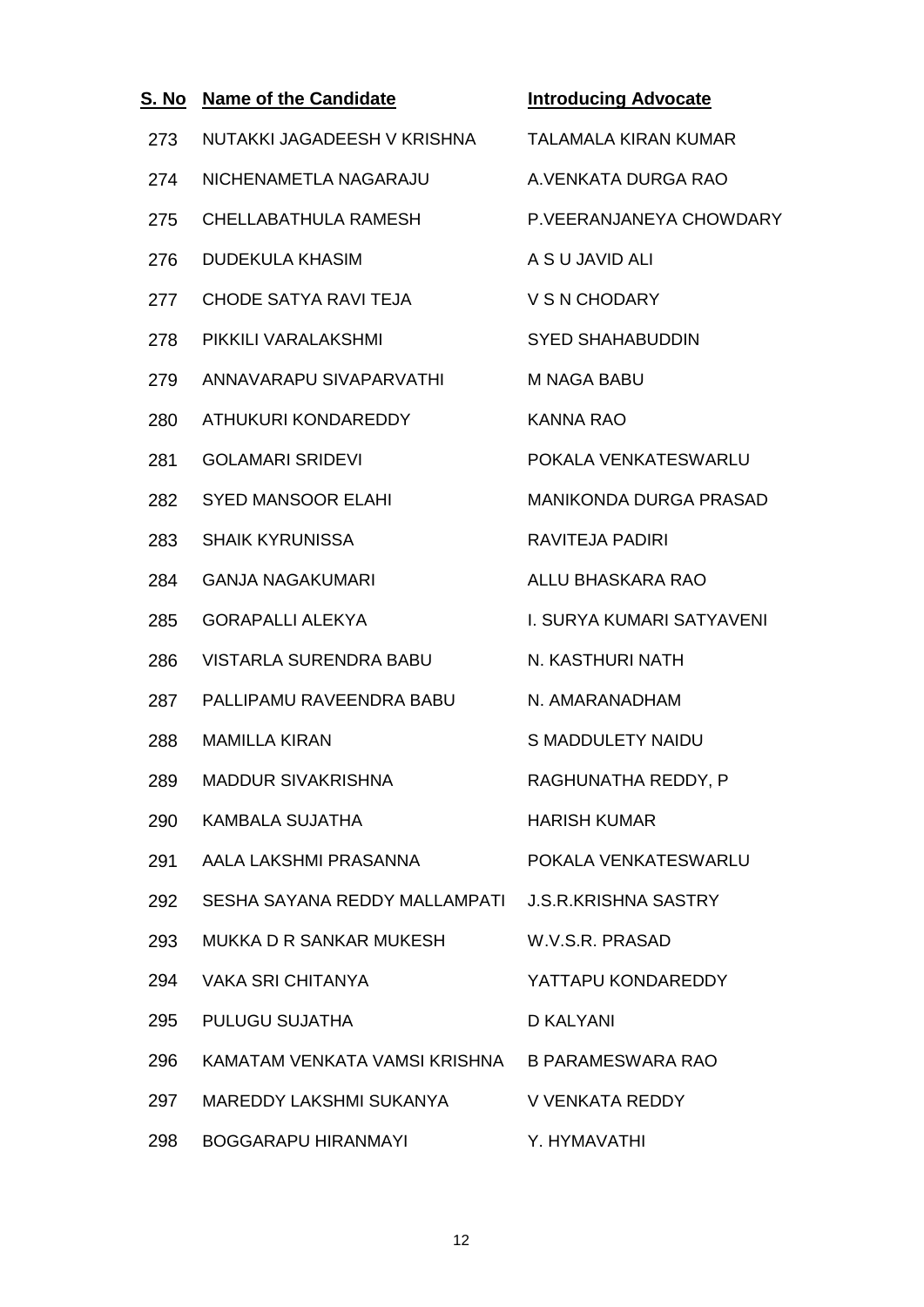| S. No | <b>Name of the Candidate</b>             | <b>Introducing Advocate</b> |
|-------|------------------------------------------|-----------------------------|
| 299   | PARITALA BRAHMAIAH                       | D.RAMAKRISHNA               |
| 300   | <b>DASARI SHILPA</b>                     | PEPAKAYALA RAMA KRISHNA     |
| 301   | DEVATHOTI VENKATA SUBBALAKSHMI B RAMBABU |                             |
| 302   | MUNGI NAGA VIJAYA SIMHA                  | MUNGI NAGAVIJAYASIMHA       |
| 303   | <b>GOLLA VENKATA MADHUR</b>              | <b>JUPUDI RANGA RAJU</b>    |
| 304   | <b>BANAVATH PREMSINGH NAIK</b>           | YARLAGADDA RAVI             |
| 305   | <b>MIRTHIPATI SATISH KUMAR</b>           | CHAPALA SUBBA RAO           |
| 306   | S.NOWZIYA                                | M NAGABHUSHANA REDDY        |
| 307   | PEPETI VIJAY SAI KIRAN                   | <b>K SIVA PRASAD</b>        |
| 308   | DALABOINA ARJUNA                         | <b>K APPALA NAIDU</b>       |
| 309   | NALLAPATI GOPI KRISHNA                   | <b>B. PARAMESWARA RAO</b>   |
| 310   | <b>ANNAM SUNITHA</b>                     | CHEKKA N V S SRINIVAS       |
| 311   | <b>KAGITHI RAMESH</b>                    | <b>M VIJAY SEKHAR</b>       |
| 312   | A.SATHISH                                | <b>MODI SANJEEVI</b>        |
| 313   | PATIL KONDA REDDY                        | N ADISESHA REDDY            |
| 314   | <b>BANDARU RADHIKA</b>                   | <b>MAGBUL BAIG</b>          |
| 315   | KATTA KESAVANANDA BHARATHI               | KUNA KRISHNA RAO            |
| 316   | KONDAPU NARAYANA REDDY                   | W.V.S.R. PRASAD             |
| 317   | VANGAVARAPU SRI KAVYA                    | <b>B.CHENCHU REDDY</b>      |
| 318   | <b>G.SREENIVASULU</b>                    | <b>I RAMESH</b>             |
| 319   | <b>MADALA ESTHER RANI</b>                | <b>ABDUS SALEEM</b>         |
| 320   | <b>VINNAKOTA ANIL KRISHNA</b>            | R N VAMSI KRISHNA           |
| 321   | <b>SHAINAZ BEGUM</b>                     | K JAGADHESWARA RAO          |
| 322   | SATULURI ANANTA KRISHNA                  | G.V.L.NARASIMHAM            |
| 323   | <b>GUNA SEKHAR K</b>                     | ARIGALA PRABHAKAR           |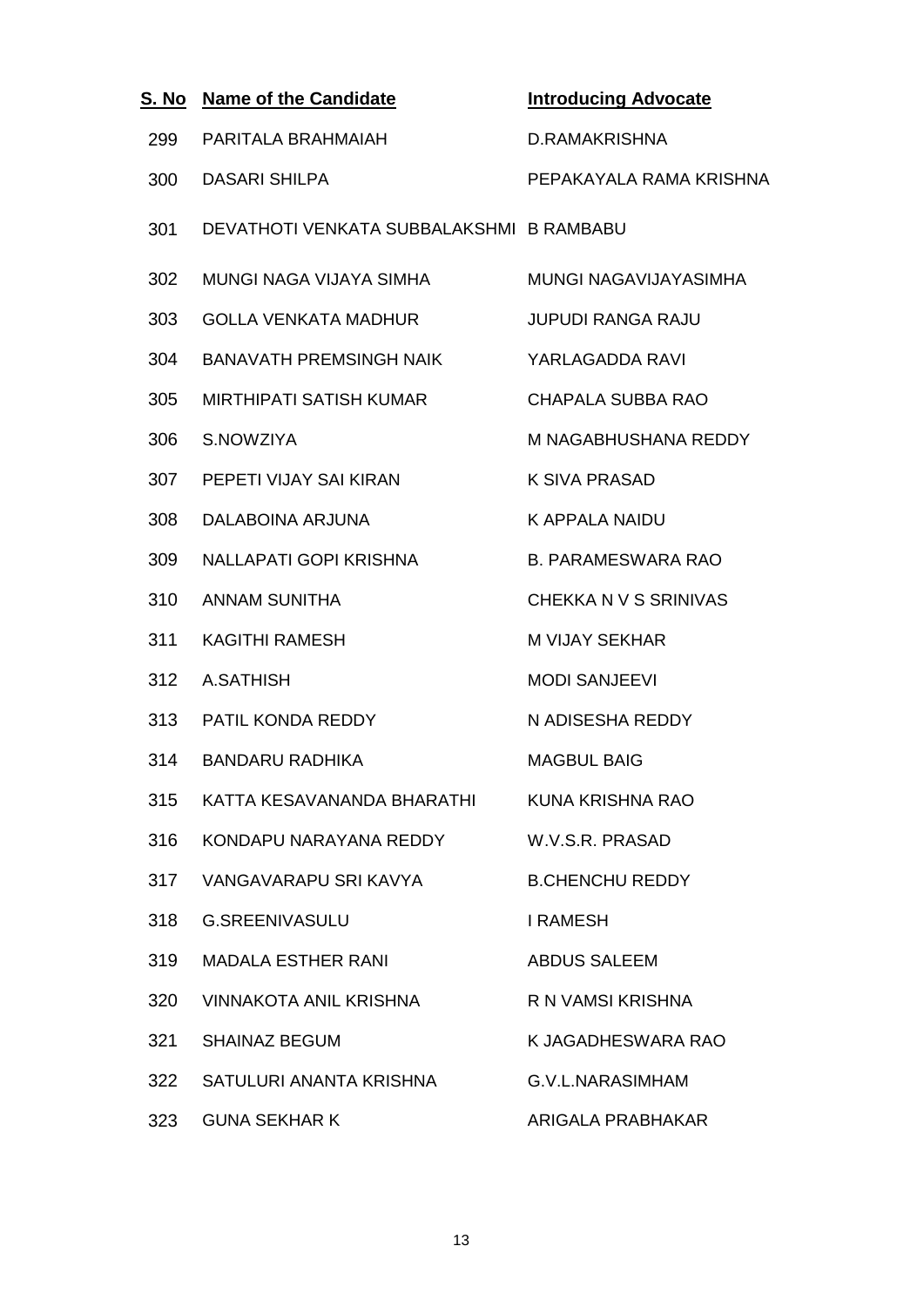| S. No<br>324 | <b>Name of the Candidate</b><br>VEERPARAJU D L SURYANARAYANA | <b>Introducing Advocate</b><br>P.P.CH.SRINIVASA RAO |
|--------------|--------------------------------------------------------------|-----------------------------------------------------|
| 325          | <b>KOMMU ANIL KUMAR</b>                                      | <b>G NAGAMUNI</b>                                   |
| 326          | <b>TOKURI KIRAN KUMAR</b>                                    | <b>T VENKATESU</b>                                  |
| 327          | <b>BUDAMA NAGENDRAMANI</b>                                   | <b>P.BAJI SHERIF KHAN</b>                           |
| 328          | <b>K.RANJITH KUMAR</b>                                       | P.PARAMASIVAPPA                                     |
| 329          | POLU SIDDARTHA                                               | <b>T VENU GOPAL</b>                                 |
| 330          | PARUMANCHALA AKHIL MEHAR BASHA P.V.R. RAGHAVA RAO            |                                                     |
| 331          | LINGALA ABHIMANYU REDDY                                      | <b>S BADRINATH GUPTA</b>                            |
| 332          | <b>VANKA INDIRA SATYASRI</b>                                 | <b>V RAMA KISHOR</b>                                |
| 333          | KALLAM HARITHA RANI                                          | PULLA VENKATA SIVAPRASAD<br><b>REDDY</b>            |
| 334          | HOSPET SRIDHAR SINGH                                         | L K JEEVAN SINGH                                    |
| 335          | <b>SHAIK ASHABEE</b>                                         | POKALA VENKATESWARLU                                |
| 336          | PITTU BHUVANESWAR RAO                                        | <b>VENKATESWARLU, Y</b>                             |
| 337          | KALTHIREDDY SIVAREDDY                                        | C.V.V.SAI VARAPRASAD                                |
| 338          | <b>ARIGILA UMA</b>                                           | <b>MANDIGA SOMA SEKHAR</b>                          |
| 339          | ERUGULA KASHI REDDY                                          | POKALA VENKATESWARLU                                |
| 340          | PATANGE JANARDHAN                                            | <b>K RANGADU</b>                                    |
| 341          | <b>VALLEPU PRABHAKAR</b>                                     | <b>V PRASAD REDDY</b>                               |
| 342          | AKULA SIVA PRASAD                                            | AKULA VENKATA RAMAIAH                               |
| 343          | <b>SETTYPALLY SREELAKSHMI</b>                                | <b>BANDELA OBULESU</b>                              |
| 344          | YALLA RAMUNAIDU                                              | <b>BENDI DHANALAKSHMI</b>                           |
| 345          | BETHALA SANTHI PRIYA                                         | NIDADAVOLU VENKATA RAJU                             |
| 346          | <b>GUDI PAVAN KUMAR REDDY</b>                                | <b>TENALI SRINIVASULU</b>                           |
| 347          | <b>SHAIK RIHANA</b>                                          | T. TEJESWARA RAO                                    |
| 348          | <b>TALARI KOMALA</b>                                         | <b>K.OBULAPATHI</b>                                 |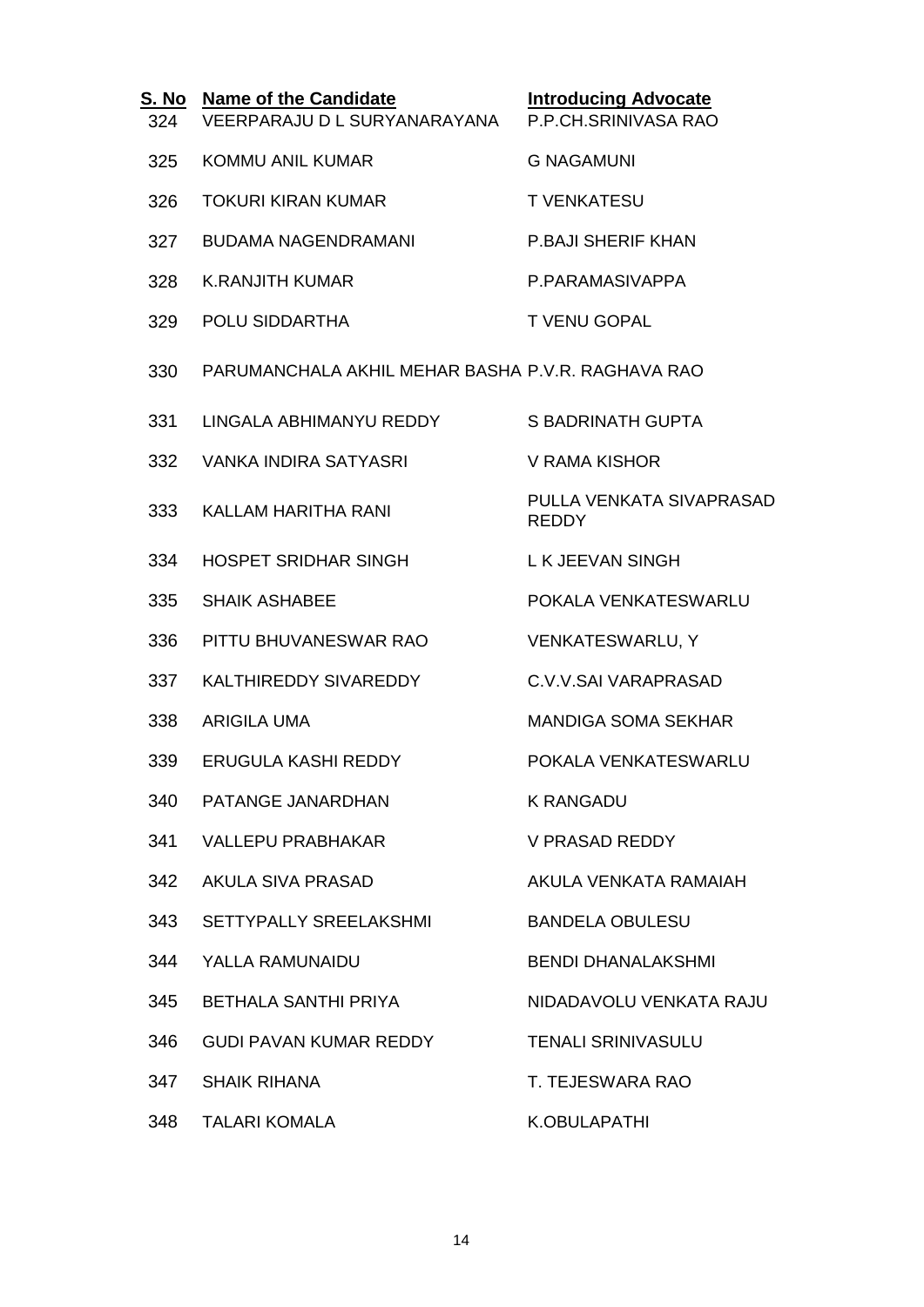| <u>S. No</u><br>349 | <b>Name of the Candidate</b><br>PALLIPATTU BOBBILIRAJU | <b>Introducing Advocate</b><br><b>D.SESHACHALAM</b> |
|---------------------|--------------------------------------------------------|-----------------------------------------------------|
| 350                 | RAGHUPATRUNI SAI SUPRIYA                               | M.A.BASHA                                           |
| 351                 | <b>GAJULA DEEPA</b>                                    | <b>GAJULA PADMAJA</b>                               |
| 352                 | <b>SHRUSTU YASASWINI</b>                               | KATASANI MADHAVI LATHA                              |
| 353                 | <b>GURRAM RAMESH</b>                                   | <b>G P SHYAM SUNDER</b>                             |
| 354                 | <b>BUSSA RAJESH</b>                                    | <b>KUNTI KENNEDI</b>                                |
| 355                 | GALAJU KESAVA NARAYANA ACHARI                          | SRIHARI NARAYANA RAO                                |
| 356                 | PASUPULA VENU BABU                                     | PENJURI VENU GOPAL                                  |
| 357                 | <b>SADEPALLI ANAND</b>                                 | P HARI BABU                                         |
| 358                 | SANAPATHI YAMINI                                       | <b>PLN PRASAD</b>                                   |
| 359                 | KOMATLA SURENDRA REDDY                                 | KOMMA REDDY RAMAKRISHNA<br><b>REDDY</b>             |
| 360                 | <b>BODDU SHALAM RAJU</b>                               | <b>PVR RAGHAVA RAO</b>                              |
| 361                 | <b>TADANKI VIJAY</b>                                   | MANIKONDA DURGA PRASADU                             |
| 362                 | <b>CHANDRAGIRI TEJOMAYEE</b>                           | <b>D ANJANEY PRASAD</b>                             |
| 363                 | PIRAKALA JAYASREE REDDY                                | <b>KARETI SRINIVASULU</b>                           |
| 364                 | AMARA LAKSHMI TEJASWI                                  | KANDEPI RAMESH                                      |
| 365                 | SHAIK THANVEER AHAMED                                  | DAMA DHAMARESWAR                                    |
| 366                 | SINGARAJU PHANI SUBRAHMANYAM                           | N.SEENAIAH                                          |
| 367                 | KONDAPU VENKATARAMANA                                  | W.V.S.R. PRASAD                                     |
| 368                 | G.MASTAN                                               | <b>C.V.SURESH</b>                                   |
| 369                 | PALLAPOTHU MANOJ                                       | ATUKURI SEETHARAMAIAH                               |
| 370                 | KODAVATI PRAVALLIKA                                    | ALAPATI VIVEKANANDA                                 |
| 371                 | <b>GORIKAPUDI SANDEEP</b>                              | P RAJARAO                                           |
| 372                 | <b>SHAIK SALMA SULTHANA</b>                            | KAMMAKALLU SANGAMESWARA<br><b>RAO</b>               |
| 373                 | PINAJARI NASIR IQBAL                                   | <b>S AHMED SIDDIQUE</b>                             |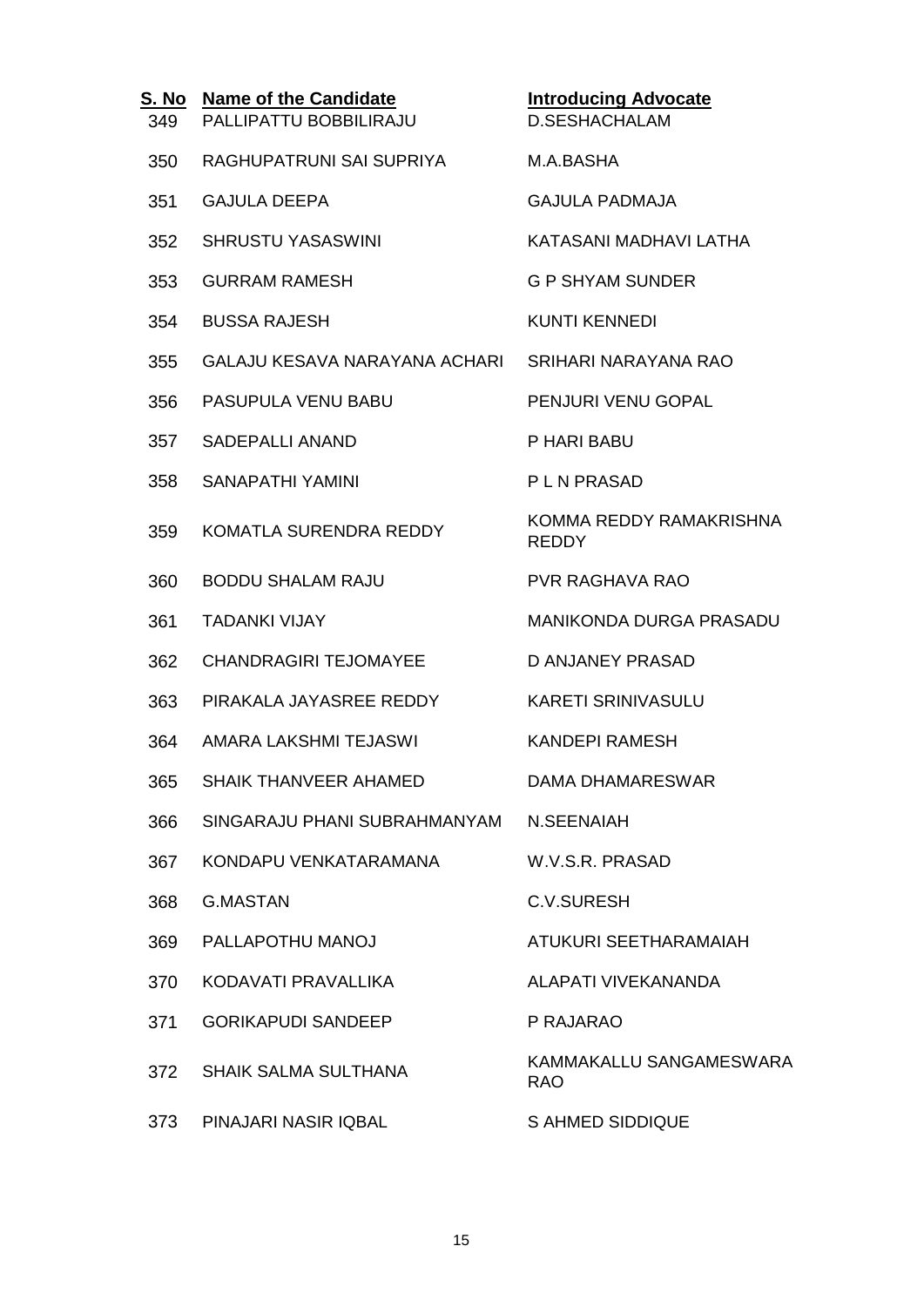| S. No<br>374 | <b>Name of the Candidate</b><br><b>NALIMILLI ANITHA REDDY</b> | <b>Introducing Advocate</b><br><b>KARETI SRINIVASULU</b> |
|--------------|---------------------------------------------------------------|----------------------------------------------------------|
| 375          | CHINTA HARIKA                                                 | R V VENKATA RAO                                          |
| 376          | <b>LENKA PRAVEEN KUMAR</b>                                    | <b>K SANYASI NAIDU</b>                                   |
| 377          | SATULURI SESHA PRIYA                                          | G.V.L.NARASIMHAM                                         |
| 378          | PEPETI VENKATA LAKSHMI                                        | <b>BOMMIDI APPARAO</b>                                   |
| 379          | <b>ERAGARAJU THULASI</b>                                      | <b>VEMANA GOPI</b>                                       |
| 380          | <b>MEKALA VENKATA KISHORE</b>                                 | MUNAGALA VENKATA RAMANA<br><b>KISHORE</b>                |
| 381          | <b>NASARUDDIN SHABBER</b>                                     | <b>MULE NAGI REDDY</b>                                   |
| 382          | CHALLA AISHWARYA SOWMYA SIVANI I.RAVINDRANATH                 |                                                          |
| 383          | ANDUGULA SANTOSH KUMAR                                        | <b>BUDATI SAGAR</b>                                      |
| 384          | <b>G.L.V.VENKETESH YADAV</b>                                  | KOPPERLA SREEDHAR                                        |
| 385          | KHOKER MD HUSSAIN ALI KHAN                                    | <b>G SIDDAIAH</b>                                        |
| 386          | <b>VEMULURI BRAHMACHARI</b>                                   | <b>J NAGESWARA RAO</b>                                   |
| 387          | MIRIYALA DURGAA MALLESWARI                                    | P.VENKATA RAMARAO                                        |
| 388          | PENDELA BHARAT VENKATA SAIRAM<br><b>GUPTA</b>                 | <b>ULLAM SESHAGIRI RAO</b>                               |
| 389          | <b>GUNTUPALLI ANUGNA</b>                                      | <b>VUNADI VENKATA REDDY</b>                              |
| 390          | KANDRAKONDA JYOTHI SRI                                        | I. KOTI REDDY                                            |
| 391          | <b>CHUNDURI UDAYA</b>                                         | Y SURI BABU                                              |
| 392          | SINGAMPALLI JAYANTH KUMAR                                     | PULLELA HARI BABU                                        |
| 393          | SRI KRISHNA REDDY MARPULA                                     | C SUMON                                                  |
| 394          | PENUGONDA LAKSHMI                                             | <b>V.SETHU MADHAVA RAO</b>                               |
| 395          | MOGILI LAKSHMI PRASANNA                                       | DASARI UMA MASWHESH                                      |
| 396          | <b>MANNURU SHALINI</b>                                        | S RAMA SUBBA REDDY                                       |
| 397          | <b>MORLA MADHUSUDHAN</b>                                      | KALLAM HARINADHA REDDY                                   |
| 398          | <b>MULLA SHAKEERA</b>                                         | OWK.NARAYANA                                             |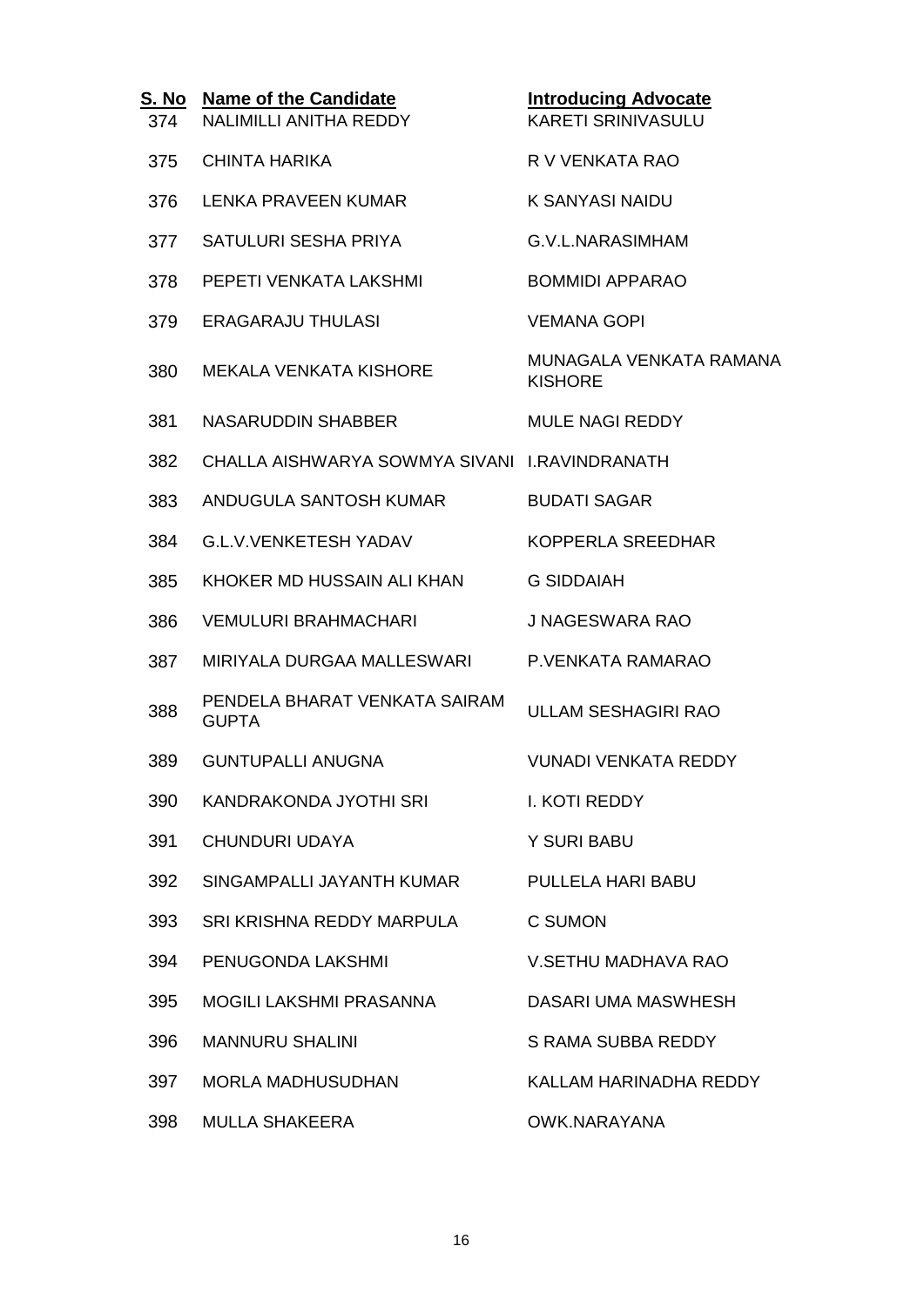| 399 | S. No Name of the Candidate<br><b>MOPARTHY ANIL KUMAR</b> | <b>Introducing Advocate</b><br><b>JUPUDI RANGA RAJU</b> |
|-----|-----------------------------------------------------------|---------------------------------------------------------|
| 400 | CHEPPALI VISHNUVARDHAN RAJU                               | <b>I JAYA RAJU</b>                                      |
| 401 | <b>SEELAM SUSHMASREE</b>                                  | <b>SM SOHAIL</b>                                        |
| 402 | MODAPOTHULA SUMALATHA                                     | <b>B.P RAJU</b>                                         |
| 403 | <b>SHAIK ASIA FIRDOUSE</b>                                | <b>B NAGA SHESHUDU</b>                                  |
| 404 | SUBRAMANYESWARI KANDALA                                   | Y V S S NAGENDRA PRASAD                                 |
| 405 | <b>DARISI SUNIL CHANDRA</b>                               | <b>GALLA GANDHI</b>                                     |
| 406 | A.S. BHAVANI PRASAD                                       | K.SATHYAMOORTHY                                         |
| 407 | <b>MADISI RAJARAO</b>                                     | <b>GANTA MOHANA RAO</b>                                 |
| 408 | THUMU SIVA CHANDRIKA                                      | P RAMESH BABU                                           |
| 409 | <b>SHAIK SHABNAM</b>                                      | P. V. TULASI RAM                                        |
| 410 | <b>P.PRASANTH</b>                                         | <b>MODI SANJEEVI</b>                                    |
| 411 | ADDANKI MAMATHA SRAVANI                                   | <b>JVSH SASTRY</b>                                      |
| 412 | <b>MALLADI NAGA PHANINDRA</b>                             | KILARU SARALA BENARJEE                                  |
| 413 | KURUBA PRUTHVI RAJ                                        | <b>E.C VANNUR SWAMY</b>                                 |
| 414 | CHERUKURI JOSEPH KARUNA<br><b>DESOWJA</b>                 | <b>T DURGA PRASAD</b>                                   |
|     | 415 A.R.DHANA SEKHAR                                      | P.V. MADHUSUDHAN                                        |
| 416 | KOTA LEELAVATHI                                           | <b>JANGAM SAIRAJU</b>                                   |
| 417 | <b>SHEIK SAMEENA ANJU</b>                                 | <b>B.K.RAMESH</b>                                       |
| 418 | KARREDDULA VENKATESWARLU BHUVANAGIRI MADHUSUDHAN          |                                                         |
| 419 | <b>KOLA PANKAJ</b>                                        | SBKDKVPRASADARAO                                        |
| 420 | <b>GOWTHAM A</b>                                          | <b>K RAJESH</b>                                         |
| 421 | <b>SHAIKSAMEER</b>                                        | K. BRAHMA REDDY                                         |
| 422 | MUTHUKUR JANGALA VISHALA                                  | <b>V.RAVI KUMAR</b>                                     |
| 423 | KATARU REDDAMMA                                           | <b>T.RAGHUNATH REDDY</b>                                |
| 424 | P.VENKATASAI VEDASAMHITHA L.VENKATARAMANA                 |                                                         |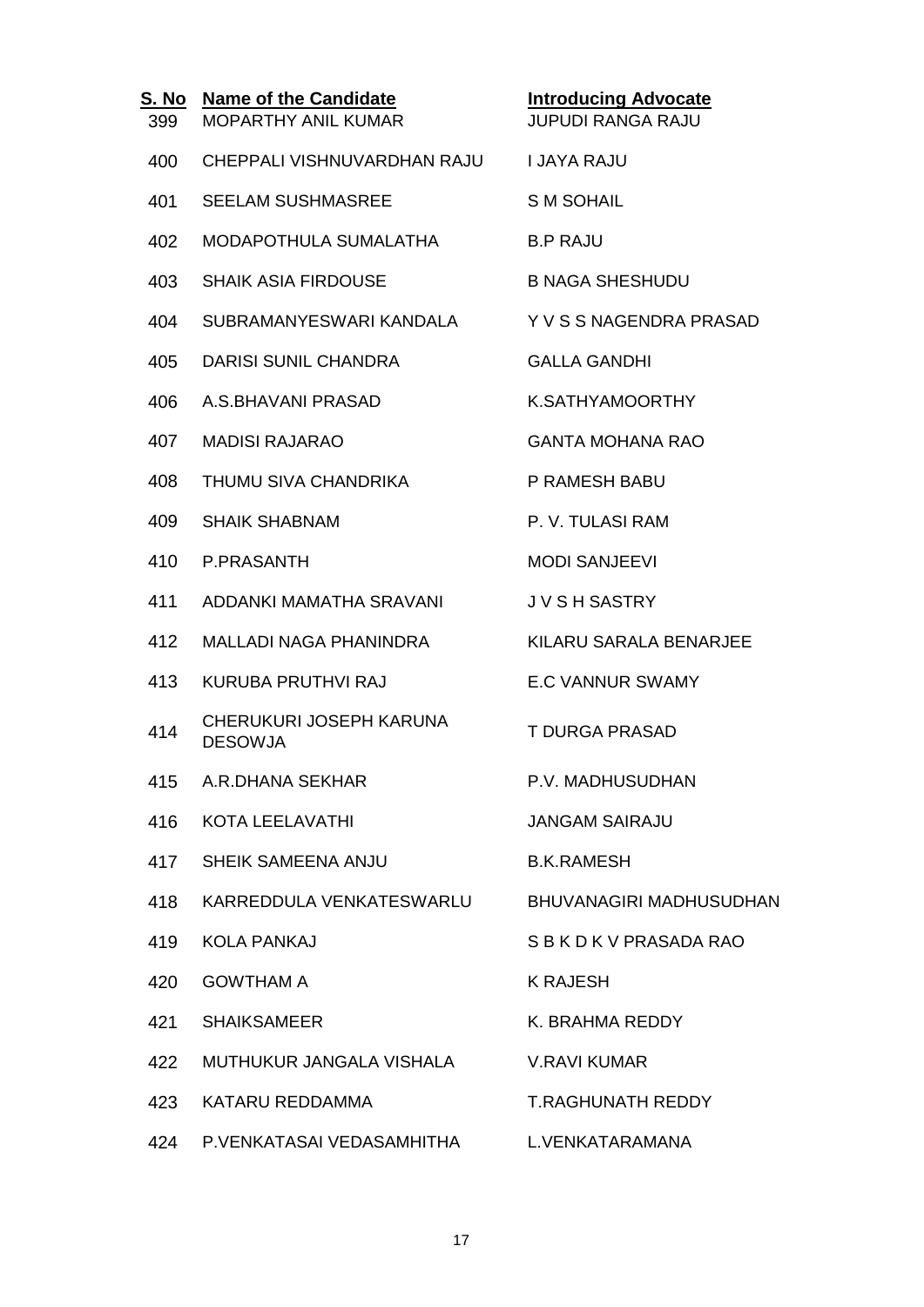| S. No | <b>Name of the Candidate</b>                        | <b>Introducing Advocate</b> |
|-------|-----------------------------------------------------|-----------------------------|
| 425   | <b>GARAPATI JAYARAM</b>                             | D NARASINGA RAO             |
| 426   | <b>RAMAVATHU YENU BAI</b>                           | M. SASHANK                  |
| 427   | RACHUMALLA ESWAR REDDY                              | K.V. RAMESWARA REDDY        |
| 428   | <b>TANTANAPALLI DEEPIKA</b>                         | POKALA VENKATESWARLU        |
| 429   | <b>GUNDLAPALLI POOJA SARADA</b>                     | <b>HEMA JASMINE</b>         |
| 430   | KADIYALA SRI HARSHA                                 | Y N V KISHORE KUMAR         |
| 431   | ARIGELA JAHNAVI                                     | P.UMAMAHESWAR               |
| 432   | <b>GUDA BHARGAVI</b>                                | <b>KARRI SRINU</b>          |
| 433   | <b>GYALAM KRISHNA KIREETI</b>                       | YANGALA KOTESWARA RAO       |
| 434   | <b>SHAIK KHAJA RASOOL</b>                           | <b>T. SURESH</b>            |
| 435   | AVVARI VENKATA NAGA MAHA<br><b>LAKSHMI GAYATHRI</b> | <b>B KRISHNA KISHORE</b>    |
| 436   | <b>LAVETI JYOTHI</b>                                | <b>B E SATYANARAYANA</b>    |
| 437   | BOYINA SUBHASH CHANDRA SEKHAR<br><b>REDDY</b>       | Y SRINIVASA RAO             |
| 438   | NIMMAGADDA SOWMYA                                   | P. PRABHAKARA RAO           |
| 439   | <b>GOTHULA ANANDA SNEHA</b>                         | <b>G.SUJATHA</b>            |
| 440   | RAVVA JASWANTH                                      | <b>D.BUTCHI BABU</b>        |
| 441   | <b>KUTTI ANUSHA</b>                                 | T. MUNI BALASUBRAMANYAM     |
| 442   | NUNNA NAGABHUSANA VENKATA<br><b>RAMANAIDU</b>       | PODUGU SRINIVASA RAO        |
| 443   | <b>DEVENDLA KALYANI</b>                             | <b>MR KRISHNA REDDY</b>     |
| 444   | <b>AVSSPK SUPRASH KUMAR</b>                         | <b>B. PARAMESWARA RAO</b>   |
| 445   | <b>SYED JALALUDDIN</b>                              | V RAVI KUMAR                |
| 446   | <b>SYED FEROZ</b>                                   | <b>S.GHOUSE MOHIDDIN</b>    |
| 447   | <b>MULLA SOHAIL SHAREEF</b>                         | <b>G. MURALIDHAR</b>        |
| 448   | LIKHITHA LANDA                                      | SIDDANTAPU PRAKASA RAO      |